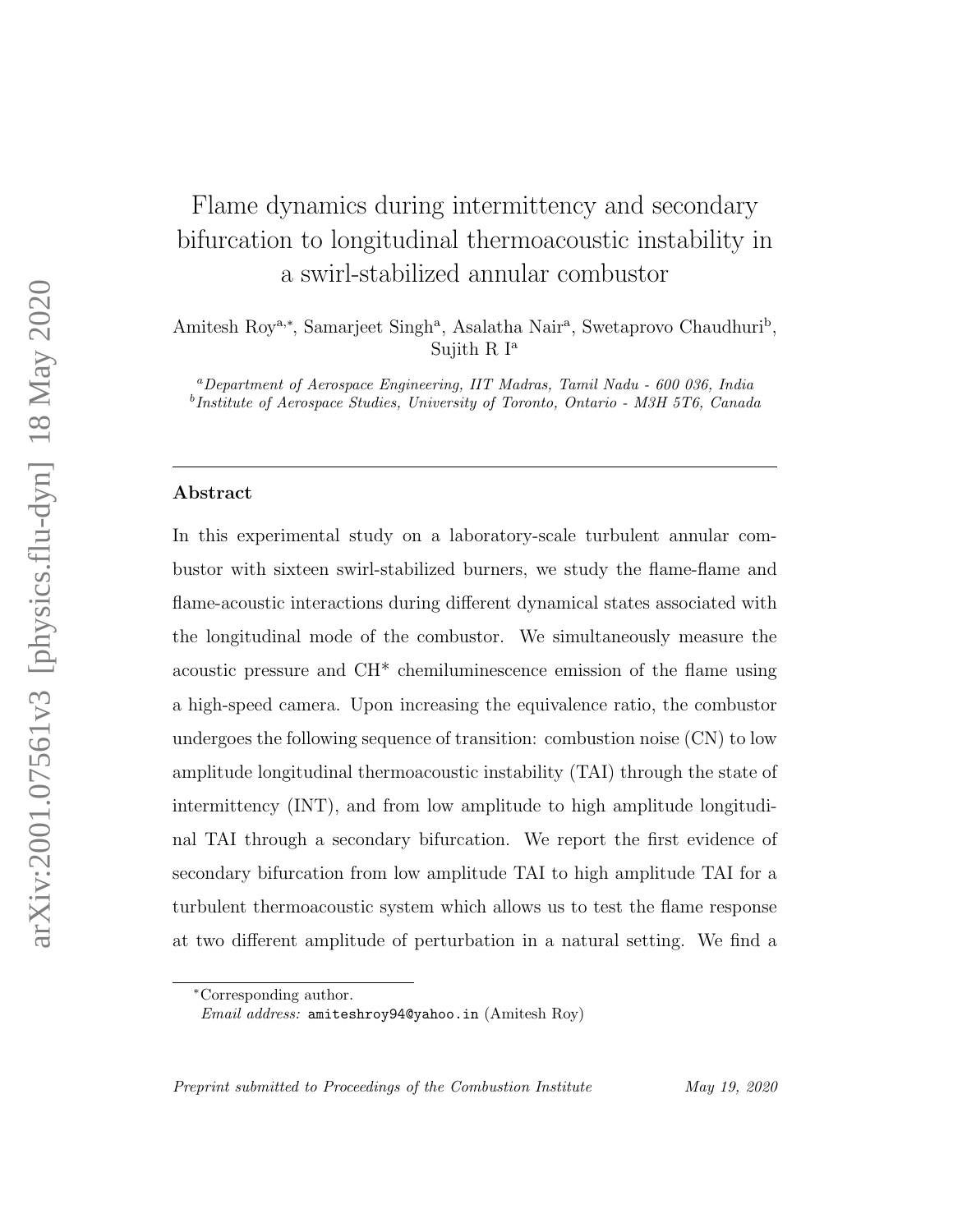significant difference in the dynamics of the flame interactions during the periodic part of intermittency and low and high amplitude TAI. Specifically, during the periodic part of intermittency, the phase difference between the local heat release rate (HRR) measured from various burners show significant phase slips in time. During low amplitude TAI, there are fewer phase slips among the HRR response of the burners, which result in a state of weak synchronization among the flames. During high amplitude TAI, we find that the flames are in perfect synchrony amongst themselves and with the pressure fluctuations. We then quantify the degree of temporal and spatial synchronization between different flames, and flames and pressure fluctuations using the Kuramoto order parameter and the phase-locking value. We show that synchronization theory can be conveniently used to characterize and quantify flame-acoustic interactions in an annular combustor.

Keywords: Annular combustor, Thermoacoustic instability, Flame-Flame Interaction, Secondary bifurcation, Synchronization

## 1. Introduction

Gas turbine combustors typically utilize an annular arrangement of burners to facilitate continuous and spatially distributed combustion along the annulus. The coupling between the unsteady heat release rate (HRR) from the flames along the annulus with the acoustic pressure fluctuations can lead to self-excited longitudinal or transverse instability or a combination of the two. During unstable operation in an annular combustor, a large number of interactions take place concomitantly: Turbulent flow interacts with the premixed flames; flames interact with neighbouring flames; the flow and the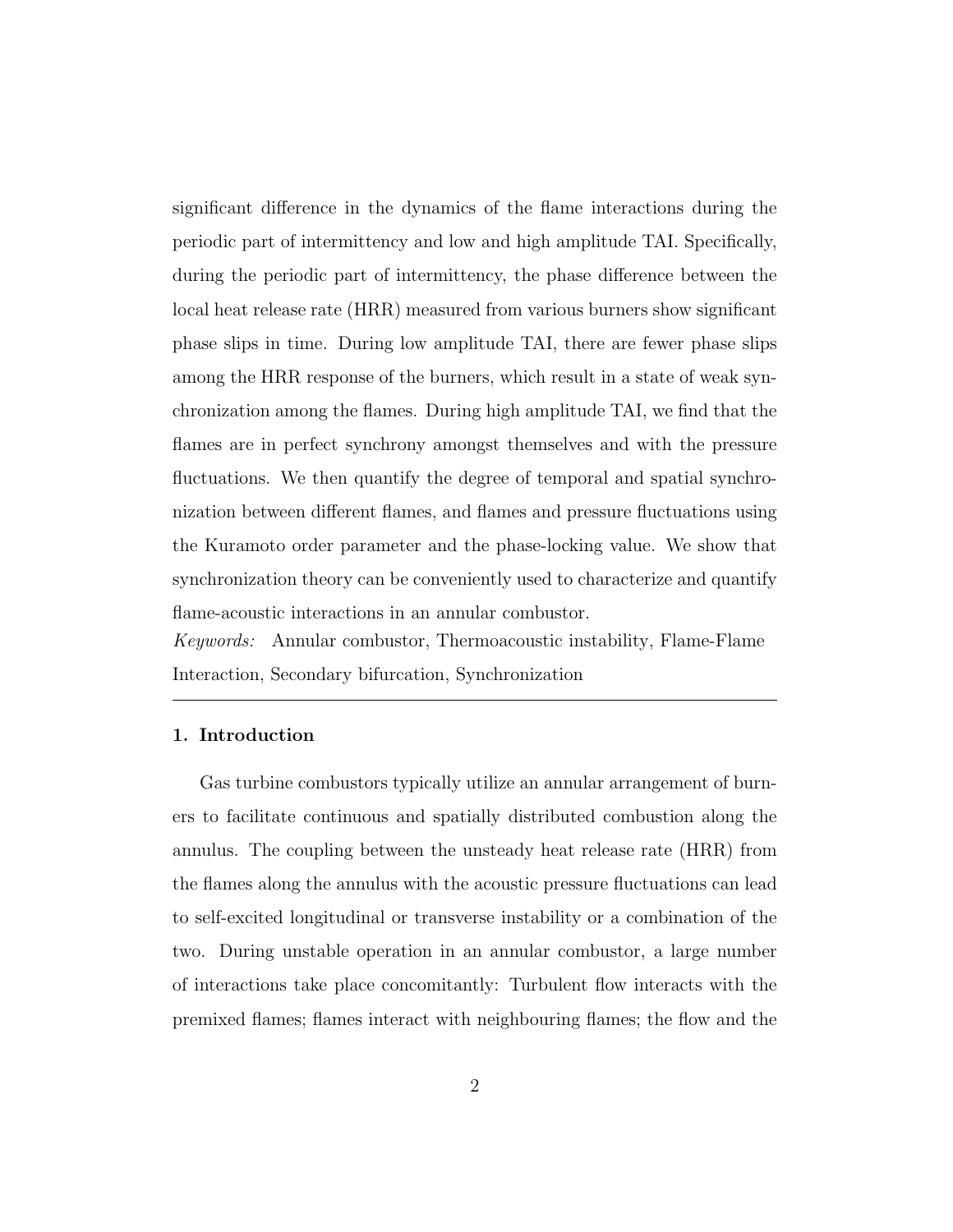flame interact with the acoustic field of the combustor  $[1, 2]$ .

The interaction of the neighbouring flames in an annular combustor results in complex three-dimensional flame dynamics. The structure of the interacting flame undergoes many changes depending upon the inter-flame distance and the flame holding characteristics. Worth and Dawson [3] analyzed the effect of the separation distance between flames in an arrangement with two bluff-body stabilized flames. They concluded that lower inter-burner distances lead to large scale flame merging, resulting in an altered mean flame structure and their associated thermoacoustic response. In a followup study on a full annular burner, Worth and Dawson  $\vert 4 \vert$  showed that the flame structure changed from helical to a large-scale merged flame structure when the inter-burner distance was decreased. Later, in a swirl-stabilized annular burner, Bourgouin et al. [5] analyzed the modal dynamics associated with HRR perturbation during longitudinal and transverse instability. During longitudinal instability, they found that the flame dynamics showed some degree of desynchrony. The effect of swirl on the interaction between neighbouring flames was analyzed recently in a three swirl-stabilized configuration by Vishwanath et al.  $[6]$ . They found that the difference in swirl number between neighbouring flames can preferentially suppress or enable the formation of vortex breakdown bubbles. Finally, in a conceptual study, Manoj et al. [7] showed that four diffusion flames in ambient conditions could show complex dynamical states. Depending upon the distance between the flames, the flame behavior can switch between in-phase oscillations, antiphase oscillations, state of amplitude death, or any combination of these. Thus, it follows that the flame-flame interaction plays a significant part in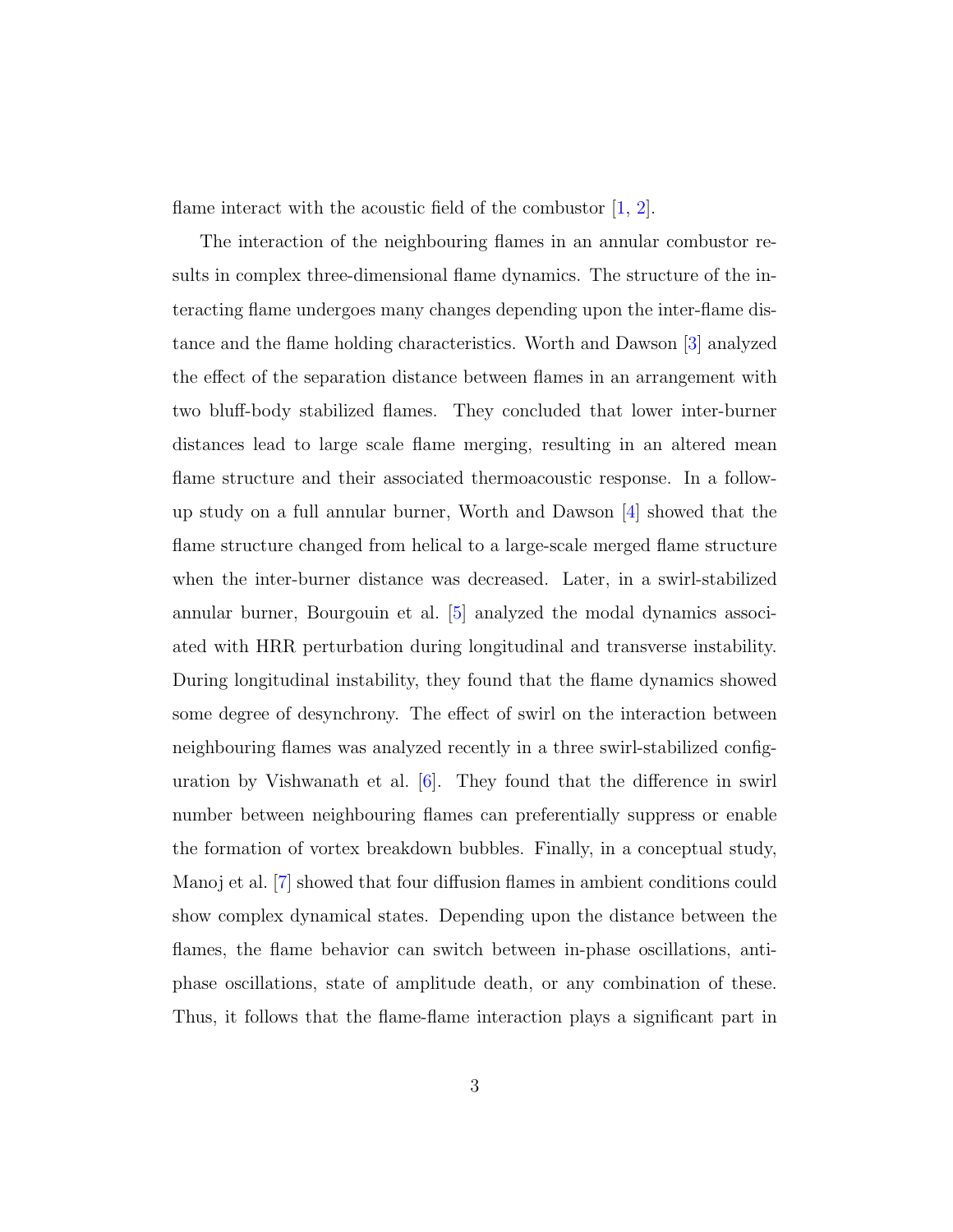dictating the overall thermoacoustic response of annular combustors.

Quite a few experimental  $[5, 8, 9]$  and theoretical  $[10, 11]$  studies have contributed immensely towards our understanding of longitudinal and transverse instability in annular combustors. However, most of these studies individually assess the state of transverse or longitudinal thermoacoustic instability. Studies that capture the dynamical transition to thermoacoustic instability (TAI) in annular combustors through smooth variation of parameters remain few. One such notable study is that of Prieur et al. [12], where the authors mapped the various combustor dynamics on the parametric plane of equivalence ratio and bulk-flow velocity. They observed longitudinal and transverse instability. They identified that variation of equivalence ratio in the fuel-rich limit led to a hysteresis cycle with the combustor dynamics changing from chugging to spinning to standing transverse mode.

In this study, we quantify the flame-flame and flame-acoustic interaction in a swirl-stabilized annular combustor consisting of sixteen burners during the transition from combustion noise (CN) to longitudinal high amplitude TAI. There is a transition from CN to low amplitude TAI through the state of intermittency, and secondary bifurcation from low amplitude TAI to high amplitude TAI when equivalence ratio is increased from fuel-lean conditions. The presence of the state of low amplitude TAI and high amplitude TAI allows us to evaluate the nonlinear dependence of flame response to acoustic perturbation of low and high amplitude in a natural setting without resorting to external forcing. We compare and contrast the effect of these different amplitude oscillations on the global flame structure. We assess the local flame response by determining the normalized amplitude and phase of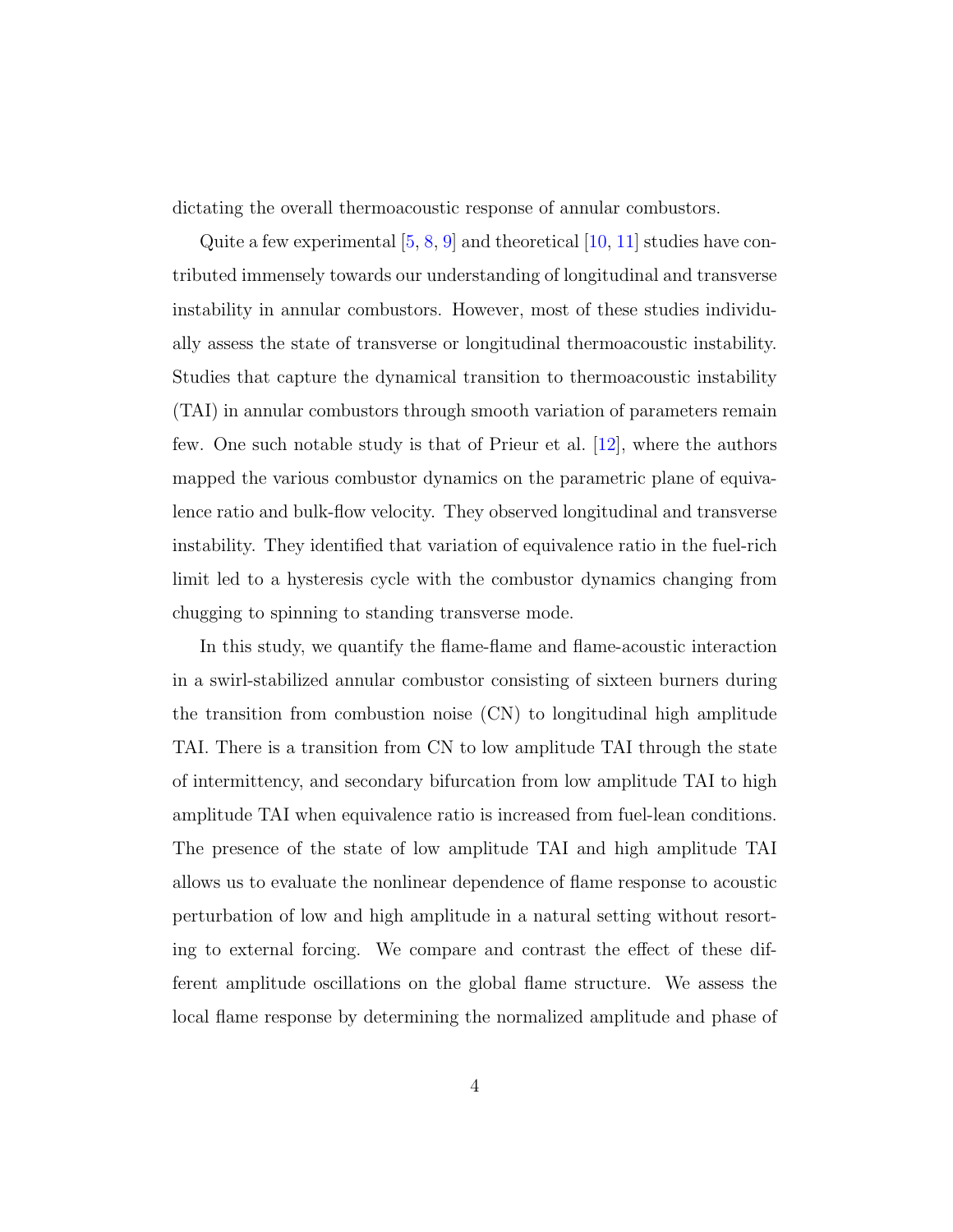the heat release rate fluctuations of each burner during each of the abovementioned dynamical states. Most importantly, we compare the response between a neighbouring pair of burners and evaluate the degree of mutual synchronization amongst them using the phase-locking value (PLV). We further determine the degree of synchrony between the heat release rate response of individual burners with the acoustic response of the combustor. Finally, we find the extent of spatial synchronization between all the burners during different dynamical states through the use of Kuramoto order parameter. We conclude that even for the relatively simple case of longitudinal instability where multiple flames are subjected to constant amplitude perturbations, the flame response remains non-trivial and unlike anything that has been reported till now.

## 2. Experimental setup and measurements

The premixed annular combustor is shown in Fig. 1. The design of the annular combustor is inspired by the designs of Worth and Dawson [8] and Bourgouin et al. [5]. The inner and outer diameter of the annulus is 300 mm and 400 mm, respectively. The lengths of the inner and outer ducts are 200 mm and 400 mm, respectively. There are sixteen burner tubes mounted on the annulus. The inner diameter and length of the burner tubes are 30 mm and 150 mm, respectively. Sixteen axial swirlers are mounted on each of the burners to impart solid-body counter-clockwise rotation downstream of the swirler. Each swirler consists of six guide vanes mounted on a central shaft of diameter 15 mm and inclined  $\beta = 60^{\circ}$  with respect to the injector axis. The geometric swirl number is  $S = 2/3 \tan \beta = 1.15$  [2]. A converging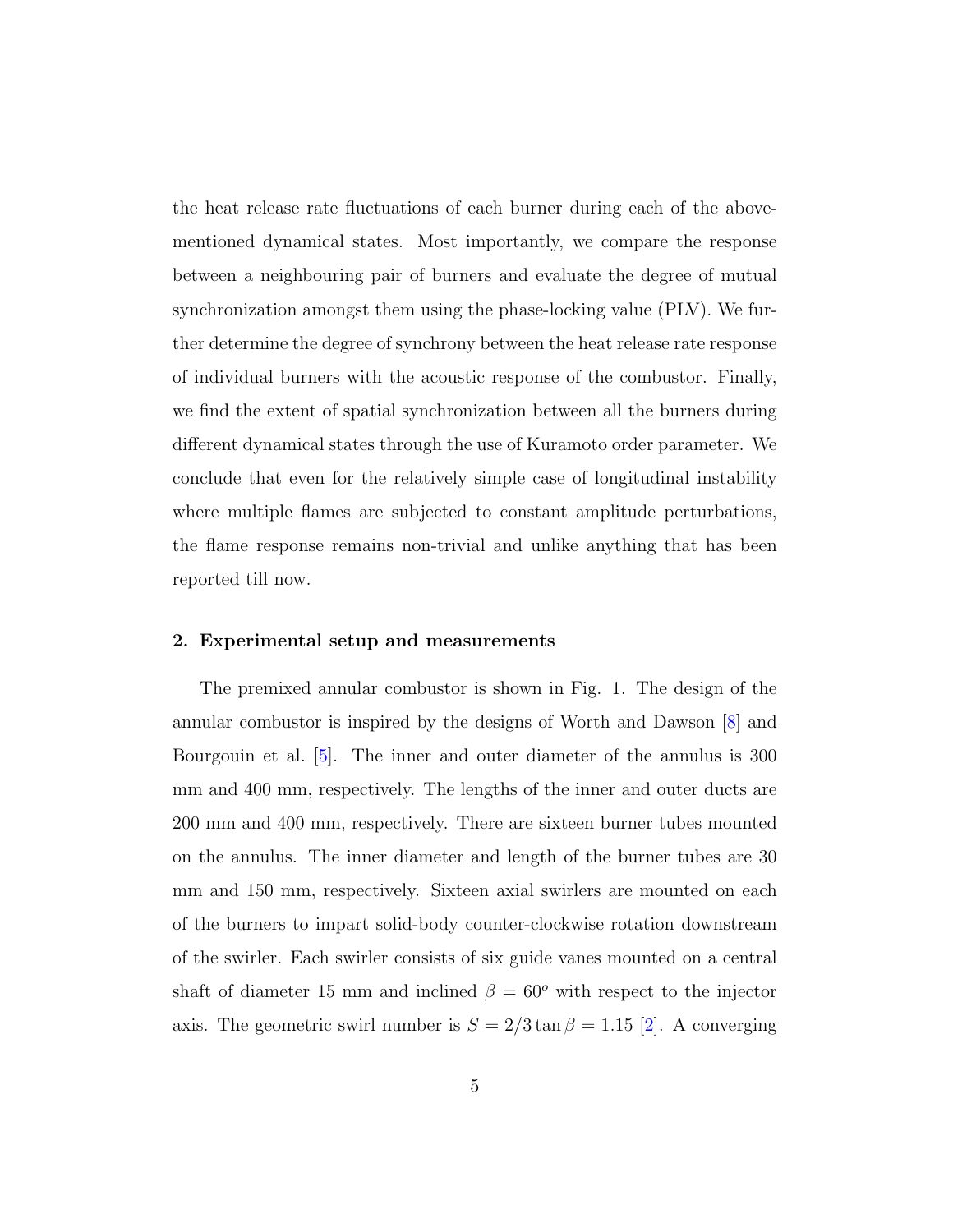

Figure 1: (a) Front view of the annular burner. Schematic of the (b) combustor crosssection and (c) the top view. The half-plane which was imaged have been shaded and the burners serialized. (d) Schematic showing the burner with the swirler followed by a converging section.

section with exit diameter  $d = 15$  mm connects the swirler to the annulus. The height of the converging section is 18 mm and has a contraction area ratio of 2 (Fig. 1d). The separation distance between burners is  $S = 4.58d$ .

The sixteen burner tubes are connected to a settling chamber of diameter 400 mm and length 440 mm. Technically premixed air and liquefied petroleum gas (LPG, 40% propane and 60% butane by volume) enters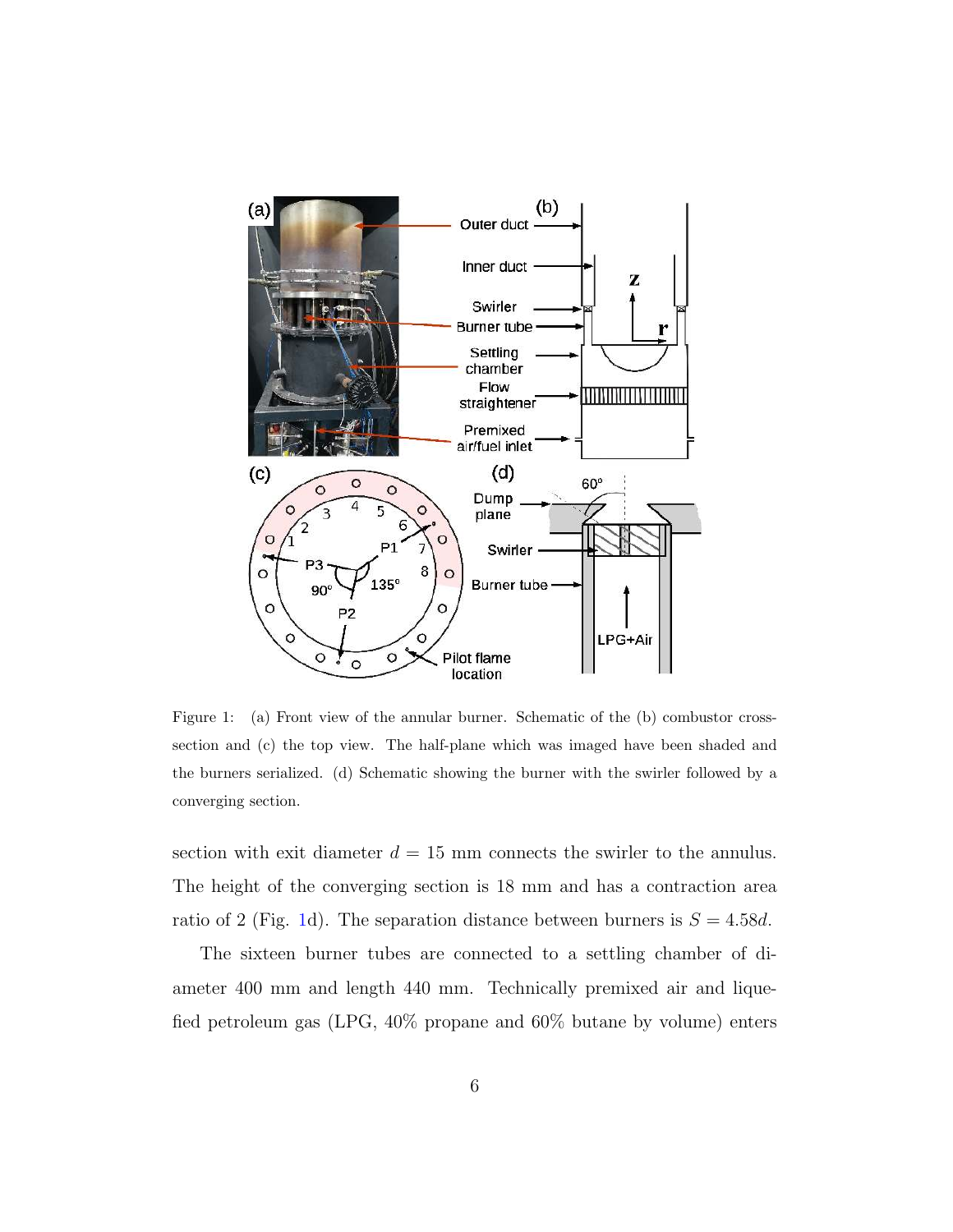through the bottom of the settling chamber through 12 inlet ports, each having an internal diameter of 9.5 mm mounted perpendicular to the axis of the combustion chamber. The settling chamber contains flow straightener to arrest transverse velocity fluctuations. A flow divider is present to distribute the flow uniformly to each of the burners.

Air and fuel flow rates are controlled using Alicat scientific mass flow controllers (MCR 2000SLPM for air and MCR 100SLPM for fuel). The equivalence ratio is varied by keeping the air flow rate constant and varying the fuel flow rate. Thus,  $\phi$  is varied in the range of  $0.3 - 0.6$  for nominal flow velocity  $v_z \approx 8.5 \text{ m/s}$  and  $Re_d \approx 8600$ , respectively. The variation in the axial flow velocity, measured using a pitot tube at the centre of each burner at a downstream distance  $z = 10$  mm, is  $8.60 \pm 0.22$  m/s for  $v_z \approx$ 8.5 m/s. Similarly, the axial velocity between consecutive burners at  $z =$ 10 mm is  $-2.33 \pm 0.17$  m/s. The negative flow velocity between burners indicates the presence of recirculation zones. The relatively low variation in the nominal flow velocity at the centre and between burners indicate spatially uniform flow across the annulus (see supplemental Fig. S1). The maximum uncertainty in the values of  $\phi$  is  $\pm 1.6\%$  and for  $v_z$  and Re is  $\pm 0.8\%$ . The premixed flame is ignited using a non-premixed LPG pilot flame anchored between two injectors (Fig. 1c).

Simultaneous pressure measurements and imaging were performed to acquire the acoustic pressure fluctuations and intensity fluctuations caused by the swirling flames. The acoustic pressure fluctuations are recorded using four PCB103B02 piezoelectric transducers (sensitivity - 217.5 mV/kPa, uncertainty  $- \pm 0.15$  Pa). Three transducers are mounted on semi-infinite waveg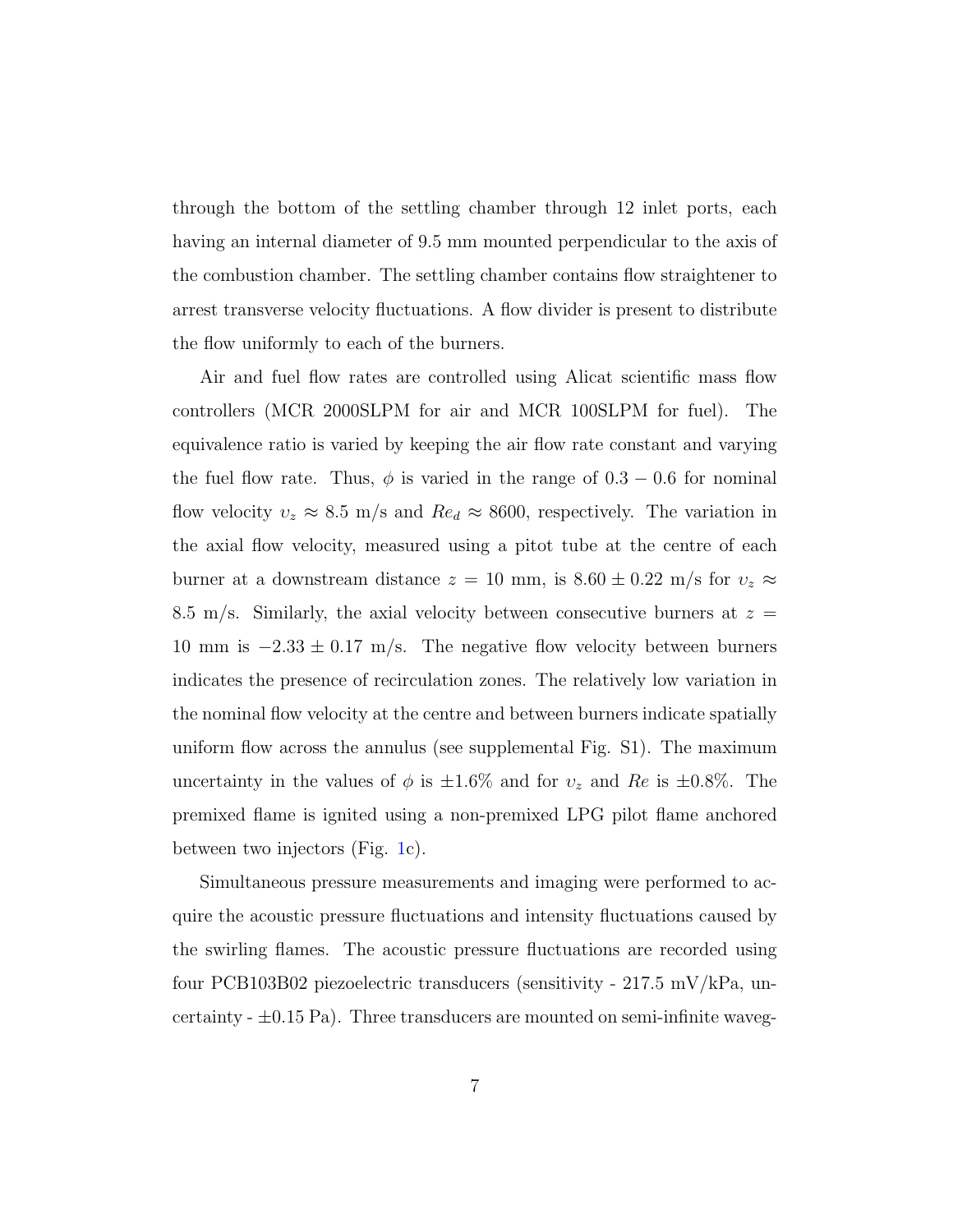uides (diameter 4 mm and length 3.2 mm) at a distance of 75 mm from the combustor backplane. The waveguides are open to atmosphere. The location of the three transducers is indicated as P1, P2, and P3 in Fig. 1c. The pressure signals are acquired for 3 s at a sampling frequency of 10 kHz and digitized using a National Instruments 16-bit PCI 6343 card. All the pressure signals shown in the results section are acquired from pressure transducer P1. All the results in this study remain invariant of the choice of the pressure sensor as we study longitudinal instability which entails no phase difference between the signals acquired by the three pressure sensors.

A high-speed CMOS camera (Phantom V 12.1) is used to acquire the images at a resolution of  $1280 \times 800$  pixels corresponding to the half-plane of the annulus of size  $400 \times 200$  mm at full exposure. Imaging is performed with the aid of an air-cooled mirror placed overhead of the combustor. A  $CH^*$  bandpass filter (bandwidth of  $435 \pm 10$  nm) was used to capture chemiluminescence images of the flames. The camera is outfitted with a Nikon AF Nikkor 70-210 mm  $f/4-f/5.6$  camera lens. A total number of 22,253 and 5,563 images were acquired during intermittency and TAI at a sampling frequency of 2000 Hz, respectively. A pulse generated using Tektronix AFG1022 function generator is used to trigger the camera and the PCI card to acquire measurements simultaneously.

# 3. Results and discussions

## 3.1. Bifurcation diagram

In Fig. 2, we plot the variation in the root-mean-square value of the acoustic pressure fluctuations  $(p'_{rms})$  as a function of the equivalence ratio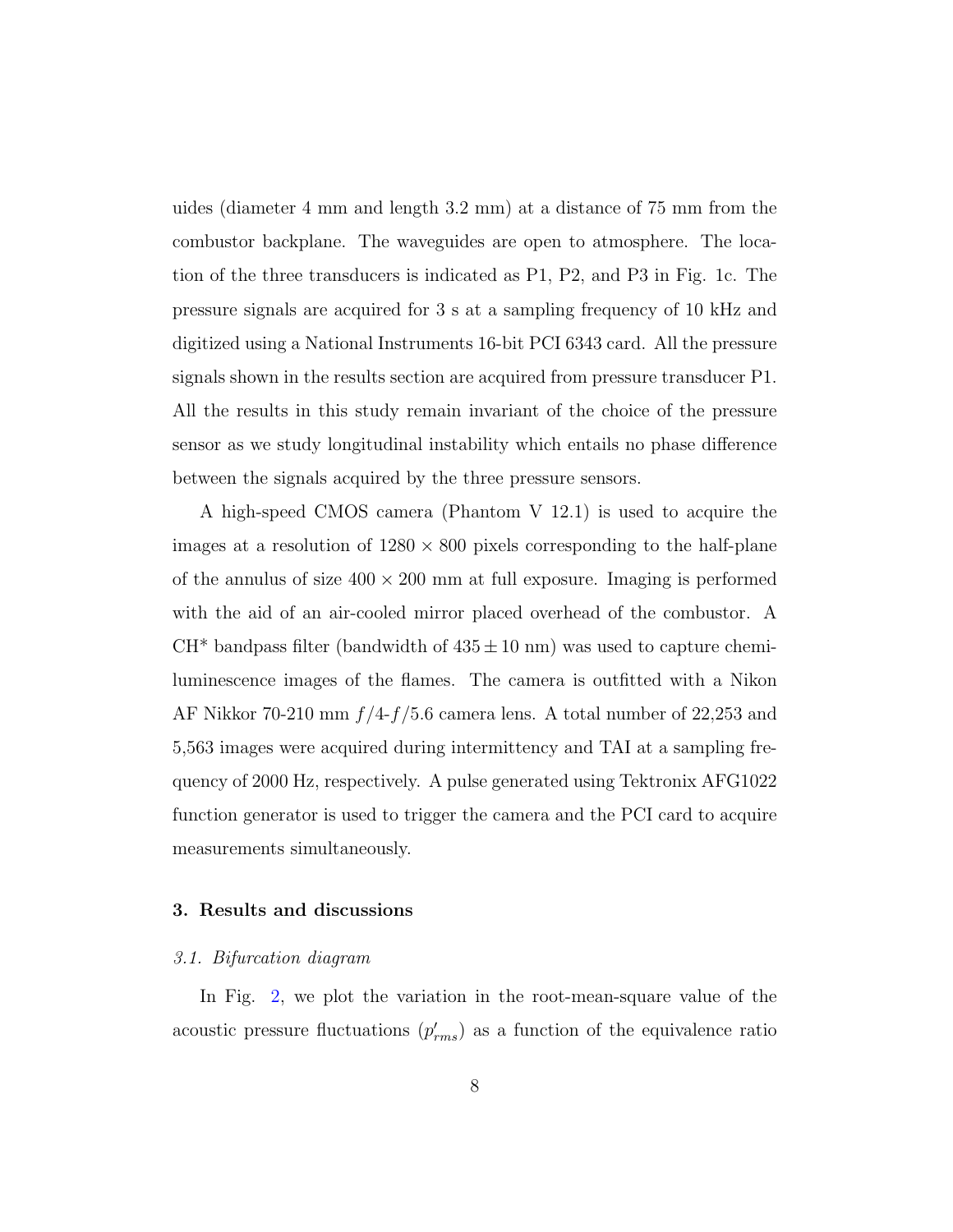

Figure 2: Observed transition to the state of TAI in the annular combustor when the equivalence ratio is increased (forward) and then decreased (backward). Region-I, II, III, and IV indicate the parametric regions where we observe the states of CN, INT, low amplitude TAI, high amplitude TAI, respectively. The hatched region (V) indicates the bistable region.

 $\phi$ . For  $\phi \lesssim 0.47$ , the acoustic pressure fluctuations are aperiodic with a broadband amplitude spectrum and have a very low value of  $p'_{rms}$ . This state of combustor operation is referred to as combustion noise (CN). Increasing  $\phi$ leads to a state wherein low amplitude periodic oscillations are interspersed randomly amongst very low amplitude aperiodic oscillations. This state is referred to as intermittency (INT) [13].

When  $\phi$  is increased past 0.48, there is a gradual increase in the sound level in the combustor. We observe periodic oscillations with a narrowband peak at 220±10 Hz and amplitude levels of the order of  $p'_{rms} \sim 10^2$  Pa ( $\approx 135$ dB). We refer to this state as low amplitude TAI. At  $\phi \approx 0.5$  (Fig. 2), we observe an abrupt increase in the amplitude of pressure oscillations as the system dynamics transition from low amplitude TAI to high amplitude TAI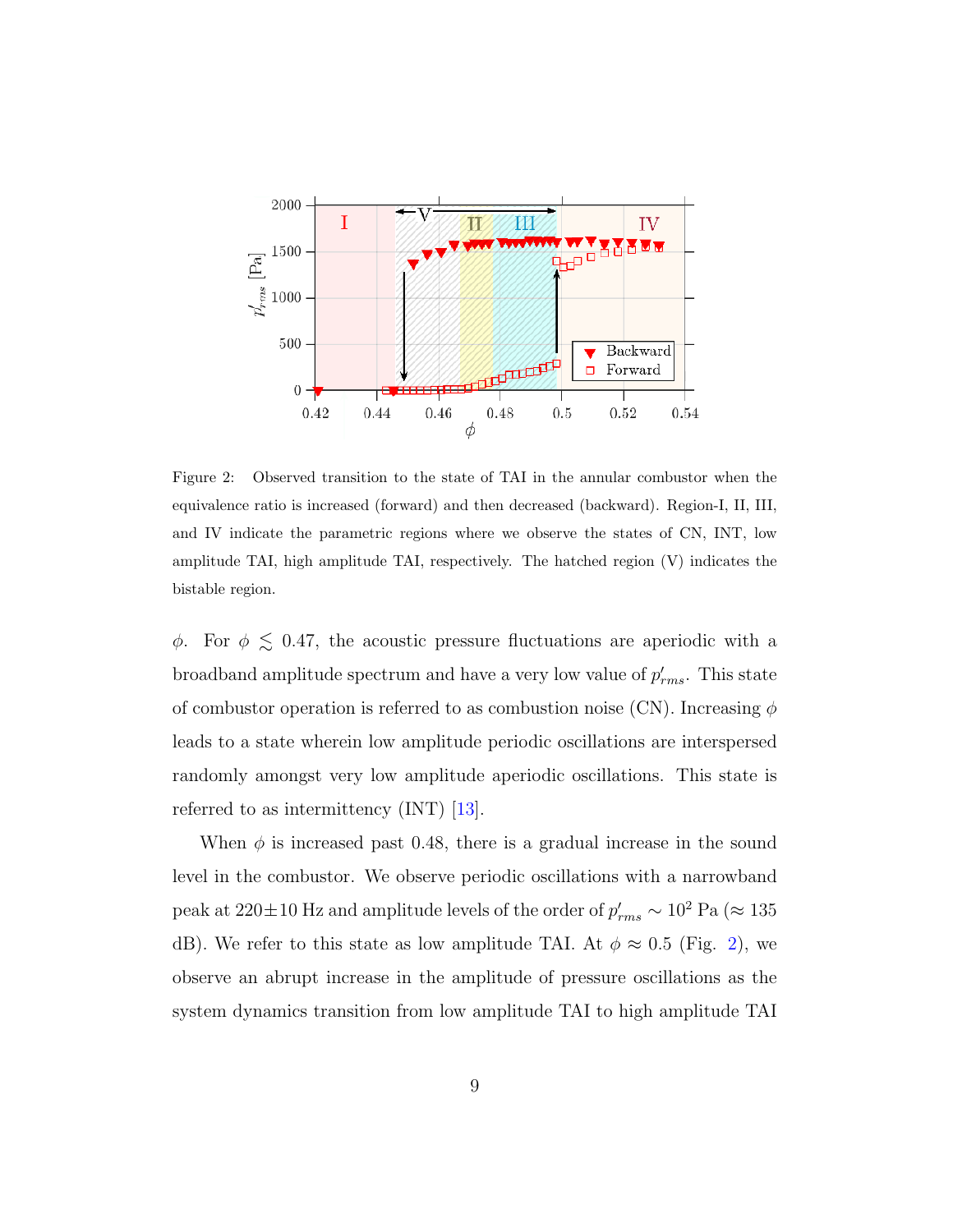

Figure 3: (a) Time series of p' obtained during intermittency observed at  $\phi = 0.47$ . (b) Aperiodic and (c) periodic epochs of intermittency. (d-g) Mean-subtracted instantaneous chemiluminescence images corresponding to the indicated points in the aperiodic region in (b). (h,i) Phase-averaged chemiluminescence image at the pressure maxima (90◦ ) and minima (270°) measured from the points indicated in (c).

of the order of  $p'_{rms} \sim 10^3$  Pa (≈ 165 dB). We also observe hysteresis when  $\phi$ is decreased while the system is in the state of high amplitude TAI. Thus, the transition follows: CN (region-I)  $\rightarrow$  INT (region-II)  $\rightarrow$  low amplitude TAI (region-III)  $\rightarrow$  high amplitude TAI (region-IV). Note that during high amplitude TAI, the sound intensity is nearly 30 dB larger than what is observed during low amplitude TAI. Such a secondary bifurcation have been predicted in nonlinear thermoacoustic system [14]. To the best of our knowledge, this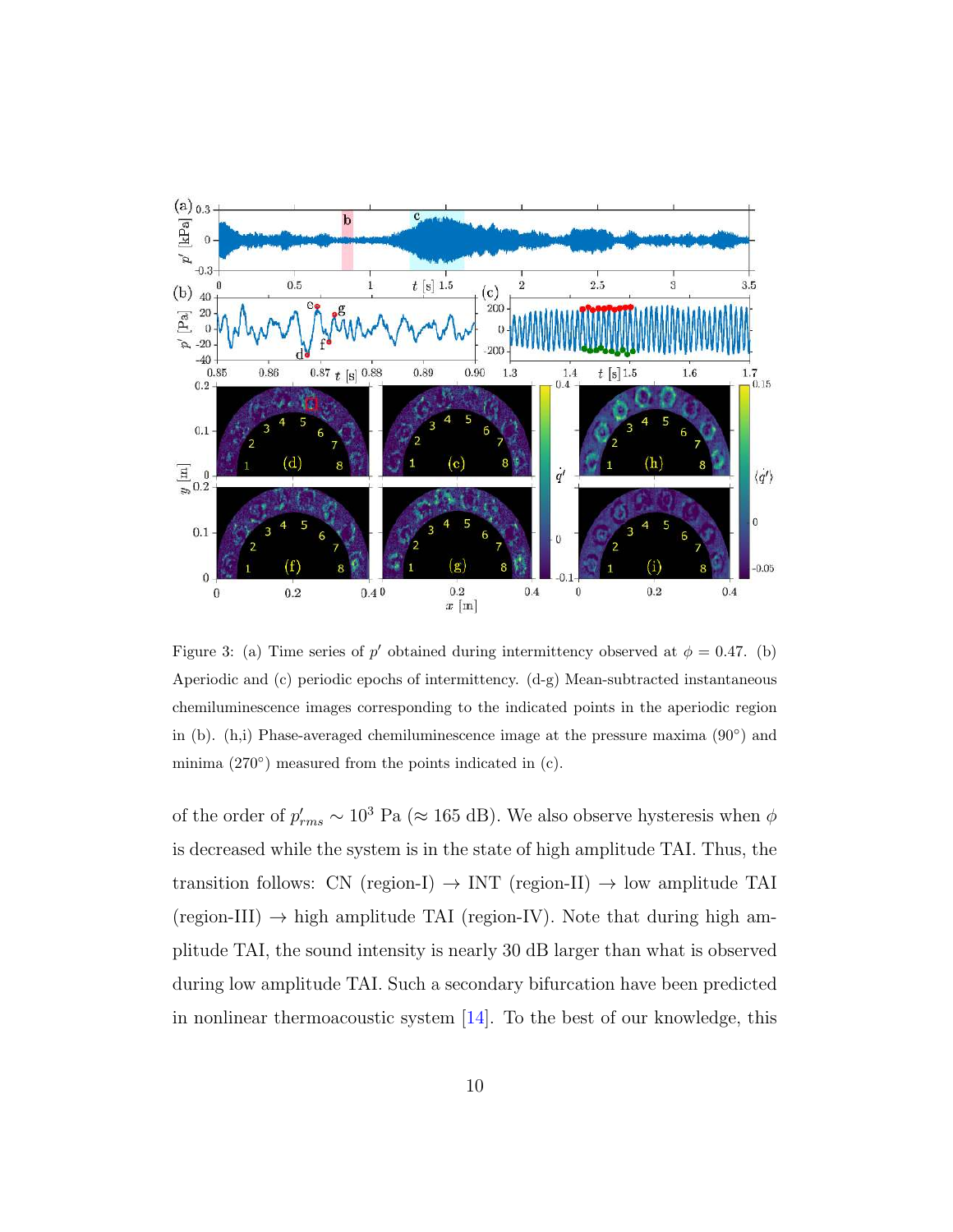is the first experimental observation of secondary bifurcation in a turbulent thermoacoustic system. The secondary bifurcation occurs when sixth-order nonlinearities dominate the flame response. Such a modelling approach have been considered recently in [15].

The observation of secondary bifurcation is of great significance. Longitudinal instability stipulates that all the burners are subjected to pressure oscillations of similar amplitude. Thus, the flame response at each of the burners is expected to be nearly similar. We further know that flame has a nonlinear dependence on the amplitude of perturbation [16]. Observation of limit cycle oscillation of two different amplitudes allows us to evaluate the nonlinear dependence of flame response at two different amplitudes in a natural setting without having to resort to external forcing. Next, we compare and contrast the flame response observed during these different dynamical states.

## 3.2. Flame dynamics during different dynamical states

## 3.2.1. Intermittency

During CN, as the flames are subjected only to broadband turbulent velocity fluctuations, the HRR field largely remains incoherent, and the pressure fluctuations remain aperiodic and have not been shown here for brevity.

We focus on the flame dynamics observed during INT. The intermittent acoustic pressure oscillations observed when  $\phi = 0.47$  are shown in Fig. 3a. In the enlarged portion in Figs. 3b & c, we can observe aperiodic and periodic pressure oscillations. Instantaneous mean-subtracted CH\* images corresponding to the points in Fig. 3b has been shown in Figs. 3d-g. For the periodic part of intermittency, phase-averaged CH\* images at maxima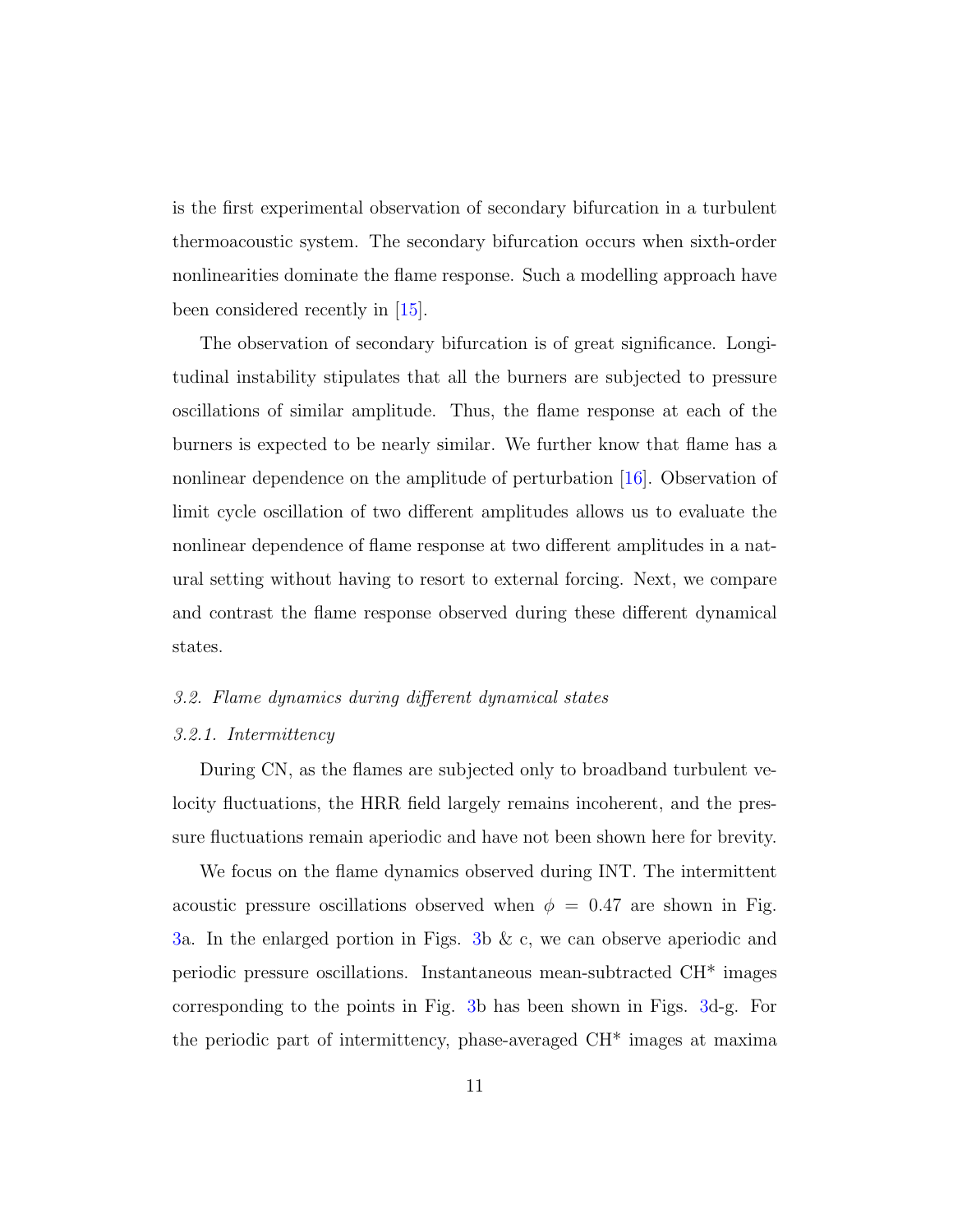$(90°)$  and minima  $(270°)$  determined from the red and green points in Fig. 3b, have been shown in Figs. 3h & i.

Fig. 3d-g corresponds to local minima and maxima of aperiodic pressure oscillations. The intensity levels or the spatial distribution of HRR is incoherent across different burners, as is expected during aperiodic oscillations. Such an incoherent, desynchronized and non-uniform flame structure is also observed during CN. In contrast, from the phase-averaged image taken at the pressure maxima during the periodic epoch of INT (Fig. 3h), we can distinguish the swirling flame structure. For all the burners, we observe that the intensity is maximum along the periphery of the swirling flame. In comparison, the phase-averaged HRR field during the pressure minima shows negative values along the periphery of the flame, indicating flames annihilation events.

Now, we analyze the local HRR dynamics during the periodic part of intermittency. The local HRR is determined by summing over all the intensity value present in a rectangular region, as shown for the fifth flame in Fig. 3d. The local region was taken instead of the entire burner to avoid phase cancellation effects from affecting the HRR time series. A similar region is chosen for all the burners and time series of the local HRR fluctuations is obtained. Since the local HRR signals contain phase noise, we bandpass the signal centred around the frequency of dominant oscillations  $(f_n)$  with a width of  $\pm f_n/4$ . Here,  $f_n$  is the frequency of the limit cycle oscillations, which is approximately around  $220 \pm 10$  Hz.

We obtain the instantaneous phase of the HRR signal and the normalized time series based on the concept of analytic signals [17]. We construct the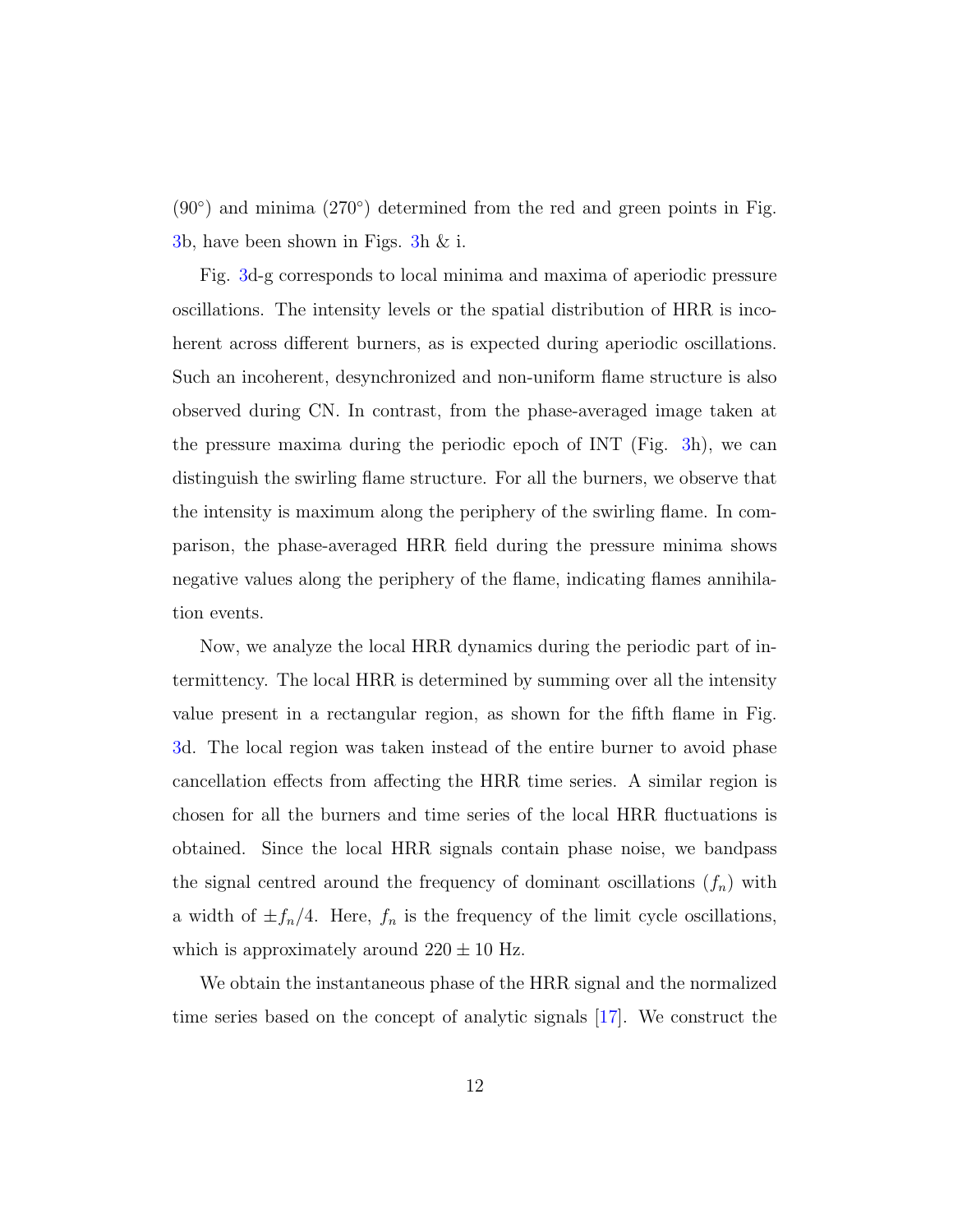analytic signal  $\zeta(t) = \dot{q}'_k$  $k'(t) + i\mathscr{H}[\dot{q}_k']$  $k'$ <sub>k</sub> $] = A_k(t) \exp(i\theta_k t)$ , where,  $\dot{q}'_k$  $'_{k}$  is the HRR signal for the  $k^{\text{th}}$  burner,  $A_k(t)$  is the instantaneous amplitude and  $\theta_k$  is the instantaneous phase of the signal. The Hilbert transform is defined as:

$$
\mathscr{H}[\dot{q}'_k(t)] = \text{PV}\int_{-\infty}^{\infty} \dot{q}'_k(\tau)/(t-\tau)d\tau,\tag{1}
$$

where PV indicates that the integral is evaluated at the Caucy principal value. The normalized HRR can then be determined as:  $\dot{q}_k'$  $k'_{k}(t)/A_{k}(t) =$  $\sin \theta_k(t)$  [7]. Two oscillators  $(\dot{q}'_{i,j})$  are then said to be in phase synchronization if the phase difference between signals is constant i.e.,  $|\Delta \theta_{i,j}(t)| = |\theta_i - \theta_j|$ constant.

In Fig. 4a, we show the periodic part of intermittency. In Fig. 4b, we plot the temporal variation of the normalized amplitude of HRR oscillations  $(\sin \theta_k(t))$  for all the burners. The phase difference between HRR oscillations of different pairs of burners is shown in Fig. 4c. We observe a significant phase mismatch between the cycles of oscillations among different burners. The phase difference between neighbouring burners varies across the annulus. For instance, in the region indicated by the black rectangle, burner 1-2 are inphase, while burner pair 4-5 is approximately 150◦ out-of-phase. Such out-ofphase burner pairs are quite common as indicated by the red rectangle. Thus, even though the burners are frequency synchronized, they have significant phase desynchrony in time. In other words, the flames are in a state of partial (intermittent phase) synchronization with each other.

#### 3.2.2. Low amplitude thermoacoustic instability

Figure 5a shows the time series of  $p'$  during low amplitude limit cycle with  $p'_{rms} \approx 800$  Pa at  $\phi = 0.49$ . The global flame structure can be observed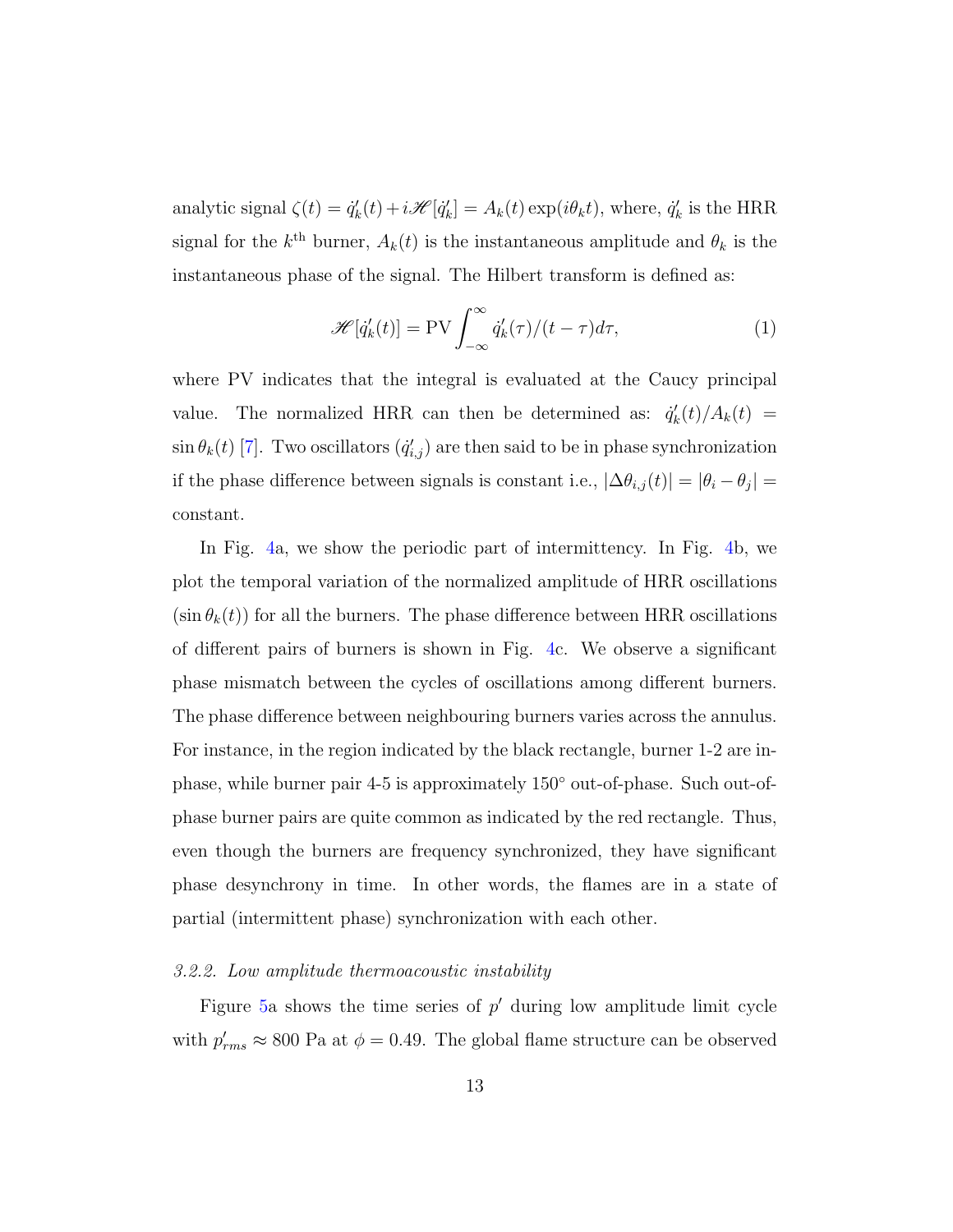

Figure 4: (a) Periodic part of intermittency observed at  $\phi = 0.47$ . Temporal variation of (b) the normalized amplitude (sin  $\theta$ ) of different burners and (c) the phase difference,  $\Delta\theta$ , between  $\dot{q}'$  between the burner pairs.

from the phase-averaged CH<sup>\*</sup> images obtained at the pressure maxima  $(90^{\circ})$ , mean  $(0^{\circ})$ , and minima  $(270^{\circ})$  plotted in Figs. 5b-d, respectively. We can clearly observe a hollow flame structure for every burner along the annulus. The flame is bounded by the inner and outer shear layer with little to no recirculation. Consequently, there is a minima in the HRR at the centre of each flame and a large HRR along the flame edges.

Next, we analyze the local flame behaviour and plot the normalized amplitude of HRR oscillations for each of the eight burners and phase difference between neighbouring burner in Figs. 5e  $\&$  f. We observe that the burners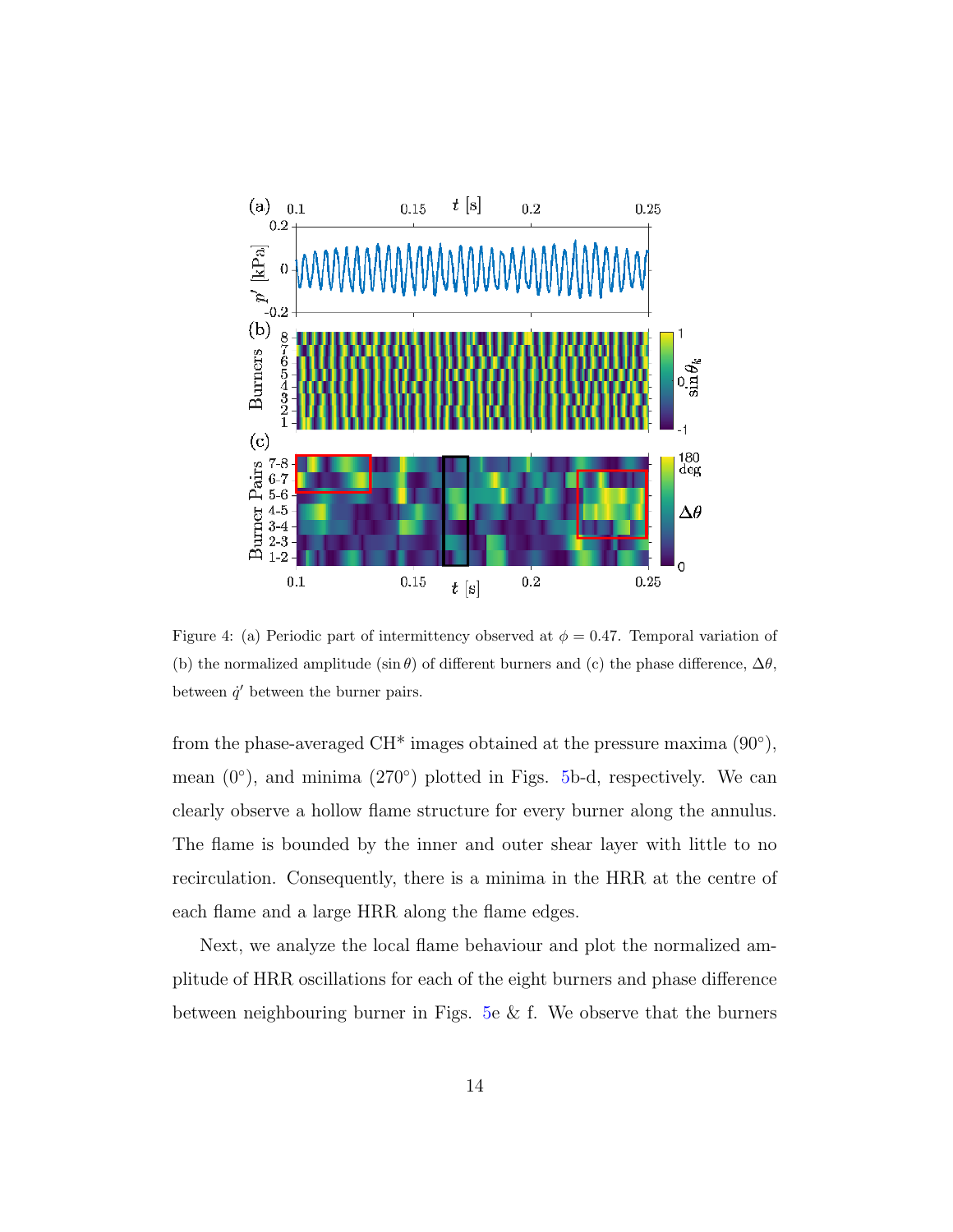

Figure 5: (a) Time series of p' during low amplitude TAI at  $\phi = 0.49$ . Phase-averaged CH<sup>\*</sup> images at pressure (b) maxima  $(90^{\circ})$ , (c) mean  $(0^{\circ})$  and (d) minima  $(270^{\circ})$  value. (e) Variation in the normalized amplitude of  $\dot{q}'$  for each burner. (f) Evolution of relative difference,  $\Delta\theta$ , between  $\dot{q}'$  from the indicated pairs of burners.

have the same frequency of HRR oscillations, as observed from the temporal match of their normalized amplitudes. We further find that the phase differences between neighbouring burners are predominantly close to zero, i.e., the burners are in-phase synchronized with each other. We also see phase slips appearing randomly between different pairs of burners (speck of bright spots). Phase slips indicate an increase in the phase difference between oscillators by 180◦ . We refer to this state where the flames are not perfectly synchronized as a state of weak synchronization.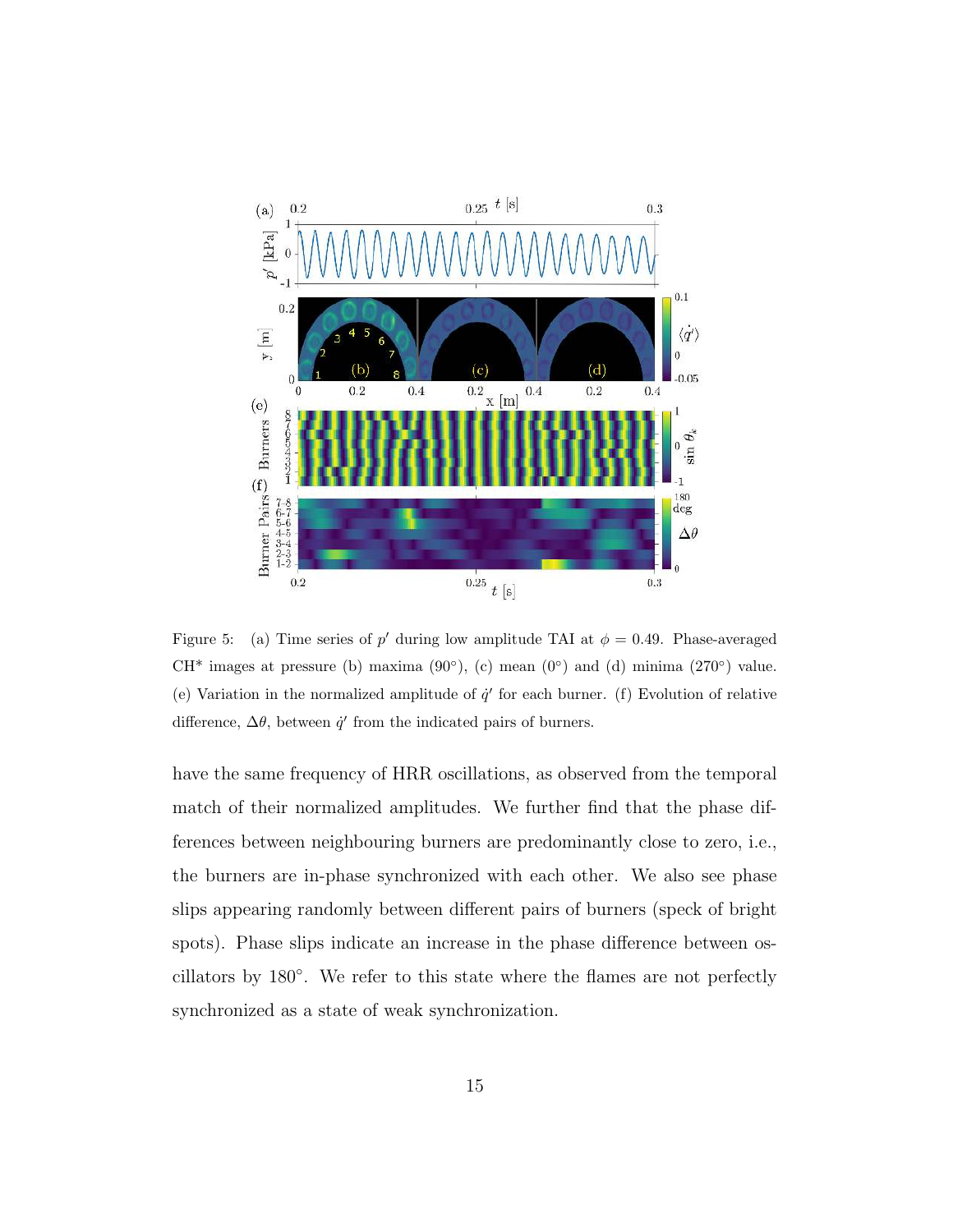#### 3.2.3. High amplitude thermoacoustic instability

Figure 6a shows high amplitude TAI obtained at  $\phi = 0.52$ . The amplitude of TAI is around 2 kPa and is about an order of magnitude larger than the low amplitude TAI. We plot the phase-averaged CH\* images at the indicated phases in Figs. 6b-d, respectively. We observe that the flame dynamics are significantly different from that during low amplitude TAI. First, during pressure maxima, the highest HRR intensity is concentrated at the centre of each flame. This possibly indicates intense heat release as the flow recirculates into the inner recirculation zone during the pressure maxima. In contrast, at 0◦ and 270◦ phase, the flame does not propagate into the inner recirculation zone and remains confined to the shear layers.

As before, we analyze the individual flames by evaluating the local HRR oscillations for each burner and compare the phase difference among them. In Fig. 6e, we observe that each of the burners attain maxima in the HRR at the same time instance, indicating in-phase synchronization among each of the burner pairs in addition to frequency synchronization. This is further corroborated from the temporal evolution of the phase difference between the pair of burners. We can observe that the burners are always in-phase synchronized, and the phase difference is always close to 0<sup>°</sup>. Hence, we refer to the flame interactions between burners during high amplitude TAI as perfect synchronization of all the burners.

#### 3.2.4. Quantitative analysis of synchronization characteristics

Now, we quantify the relative degree of synchronization amongst different pair of burners and with the acoustic pressure oscillations. We define the phase-locking value (PLV) for any given pair of oscillators  $x_1$  and  $x_2$  as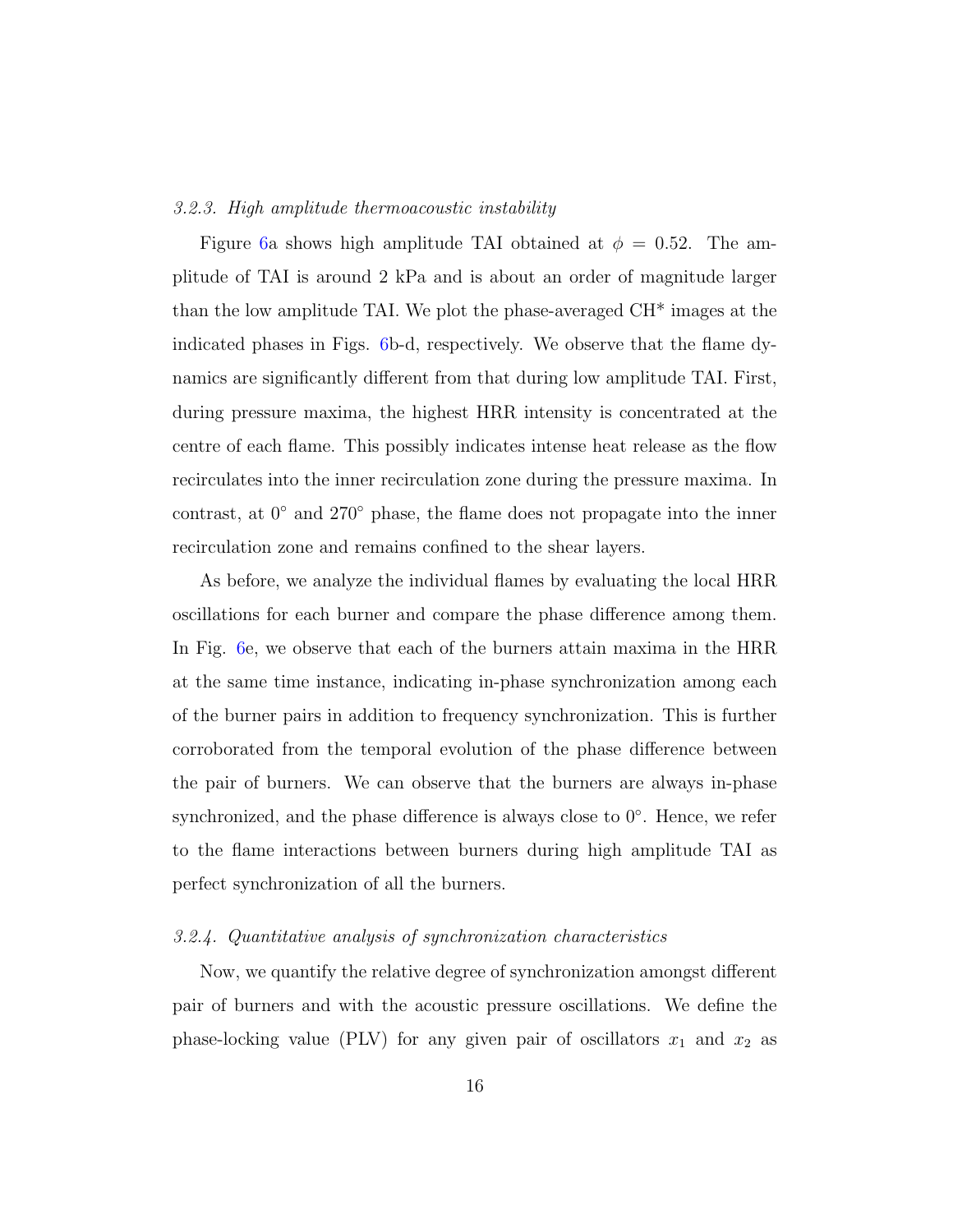

Figure 6: Flame dynamics observed during high amplitude TAI at  $\phi = 0.52$ . Each subfigure is same as the last figure.

[18, 19]:

$$
PLV = \frac{1}{N} \left| \sum_{j=1}^{N} \exp\left(i\Delta\phi_{x_1, x_2}(t_j)\right) \right|,
$$
\n(2)

where, the phase difference between the signals at the instant  $t_j$  is  $\Delta \phi_{x_1,x_2}(t_j) =$  $\phi_{x_1}(t_j) - \phi_{x_2}(t_j)$  and N is the length of the time series. The PLV indicates the absolute value of the mean phase difference between two signals where the instantaneous phase differences  $(\Delta \phi)$  are expressed as complex unit-length vectors, i.e.,  $e^{i\Delta \phi}$  [19]. The PLV has a value close to 0 for desynchronized signals and close to 1 for perfectly synchronized signals. For cases with partial synchronization such as intermittent phase-locking, the PLV is between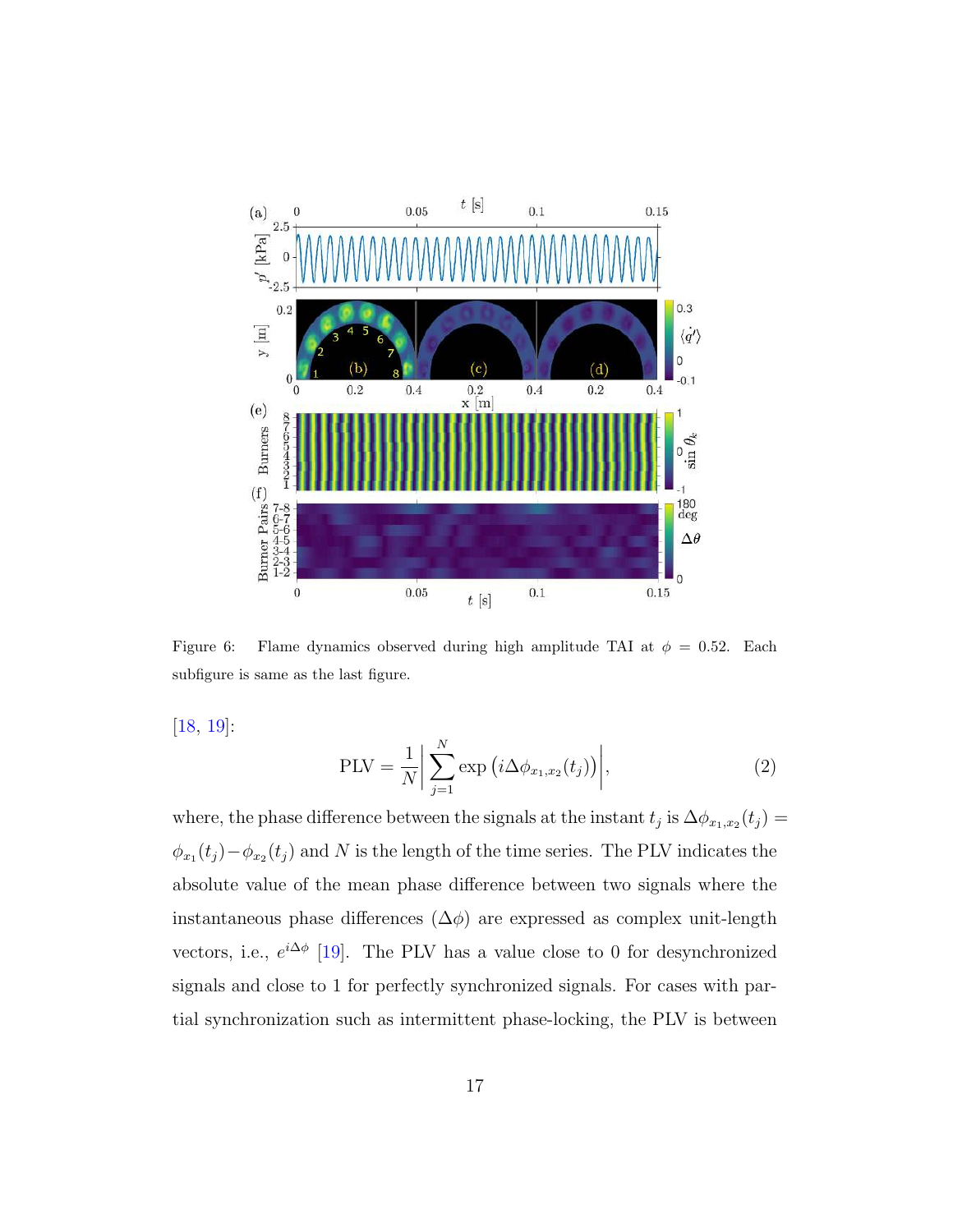

Figure 7: Phase-locking value (PLV) between (a)  $\dot{q}'$  measured from individual burners, and between (b)  $\dot{q}'$  from each burner and  $p'$  during combustion noise (CN), intermittency (INT) at  $\phi = 0.47$ , low amplitude thermoacoustic instability (LA-TAI) at  $\phi = 0.49$ , and high amplitude instability (HA-TAI) at  $\phi = 0.52$ , respectively. (c) Kuramoto order parameter (R) determined from the eight burners during different states of combustor operation.

0 and 1.

We also define the Kuramoto order parameter to quantify the synchronous behavior for the spatially distributed oscillators (the eight burners) as [20, 21]:

$$
R(t) = \frac{1}{N_b} \left| \sum_{k=1}^{N_b} \exp(i\theta_k(t)) \right| \tag{3}
$$

where,  $\theta_k$  is the phase of the  $k^{\text{th}}$  burner and  $N_b$  is the total number of burners. At any time instance,  $R = 0$  indicates spatial desynchrony, while  $R = 1$ indicates spatial synchrony among the burners.

Figure 7a shows the variation of PLV between HRR oscillations from different pairs of neighbouring burners  $(\dot{q}'_{i,j})$  during the different dynamical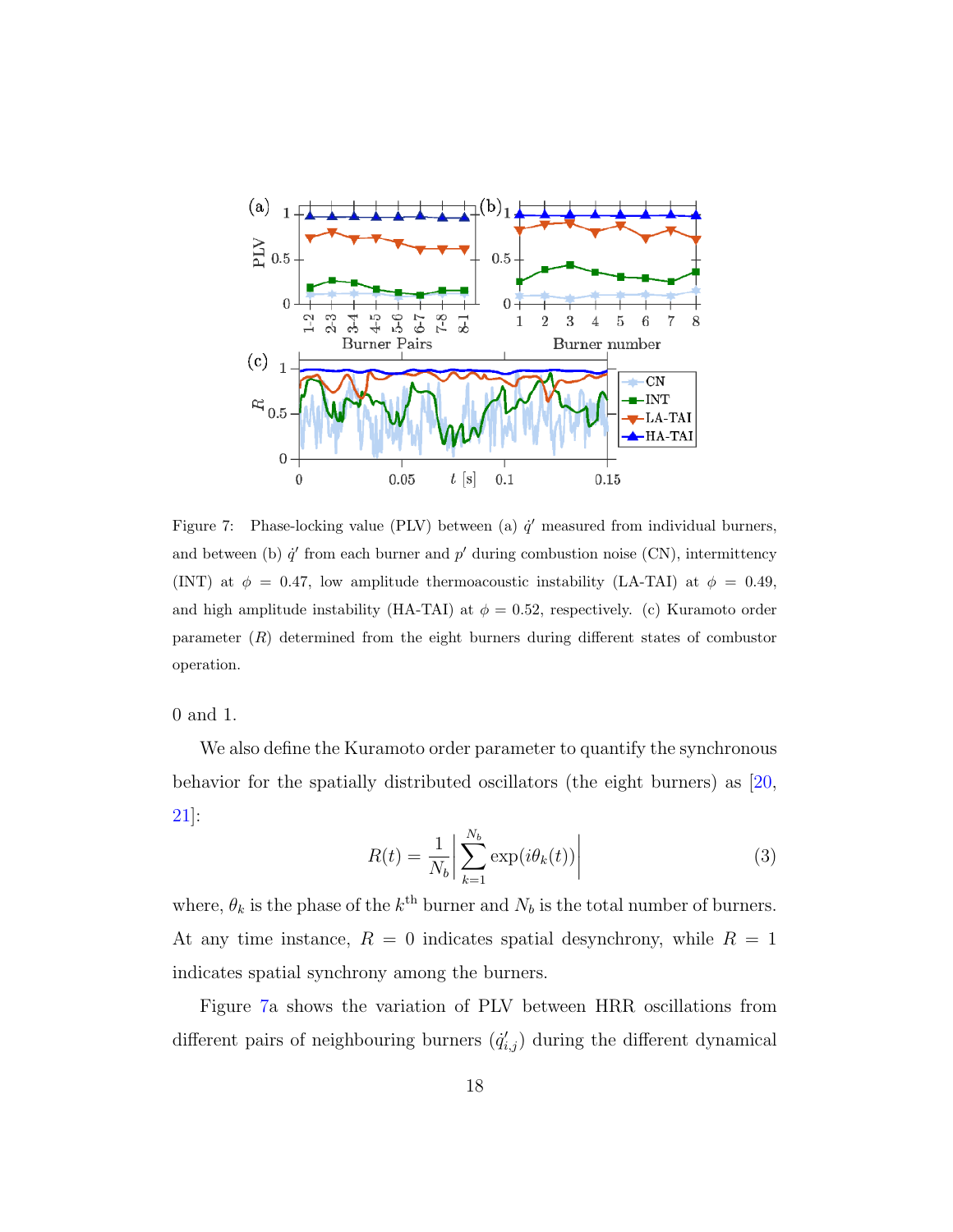states. Similarly, 7b shows the PLV between HRR oscillations of each burner  $(q_i)$ (i) with respect to p'. During CN (Figs. 7a,b), the PLV among  $\dot{q}'_{i,j}$ , and between  $\dot{q}'_i$  $i_i'$  and  $p'$  remain close to zero, indicating desynchrony among burners and between burner and acoustics of the combustor. During INT, the PLV among  $\dot{q}'_{i,j}$  is very low (< 0.4), indicating the desynchronized nature of their interaction with each other. However, the PLV between  $\dot{q}'_i$  $'_{i}$  and  $p'$  is close to 0.5, indicating partial synchronization between the burners and the acoustics.

During low amplitude TAI, flames are only weakly synchronized with each other due to phase-slips in their relative phases (Fig. 5f). As a consequence, PLV lies between 0.5 and 1, indicating weak synchronization among different burners (Fig. 7a). We also note that the PLV of different burners with  $p'$ follows suit and lies between 0.5 and 1 showing weak synchrony (Fig. 7b). For high amplitude TAI, the PLV among  $\dot{q}'_{i,j}$  and between  $\dot{q}'_i$  $'_{i}$  and  $p'$  lies close to 1, indicating perfect synchronization of the burners with each other and with the pressure oscillations (Figs. 7a,b).

The Kuramoto order parameter is plotted as a function of time in Fig. 7c. The order parameter quantifies the temporal variation in the degree of spatial synchrony among different burners. During CN, R fluctuates around time-averaged value of  $\bar{R} = 0.41$ . During the periodic and aperiodic part of intermittency, R fluctuates around  $\bar{R} = 0.49$  and  $\bar{R} = 0.37$ . This indicates that spatially, the flames are partially synchronized during the periodic part of intermittency and desynchronized otherwise. The spatial desynchrony during aperiodic epochs of intermittency can be seen from the decrease below  $R < 0.5$ . During low amplitude TAI, R fluctuates around a mean value of  $\overline{R} = 0.84$ . Thus, the burners are in a state of weak spatial synchronization.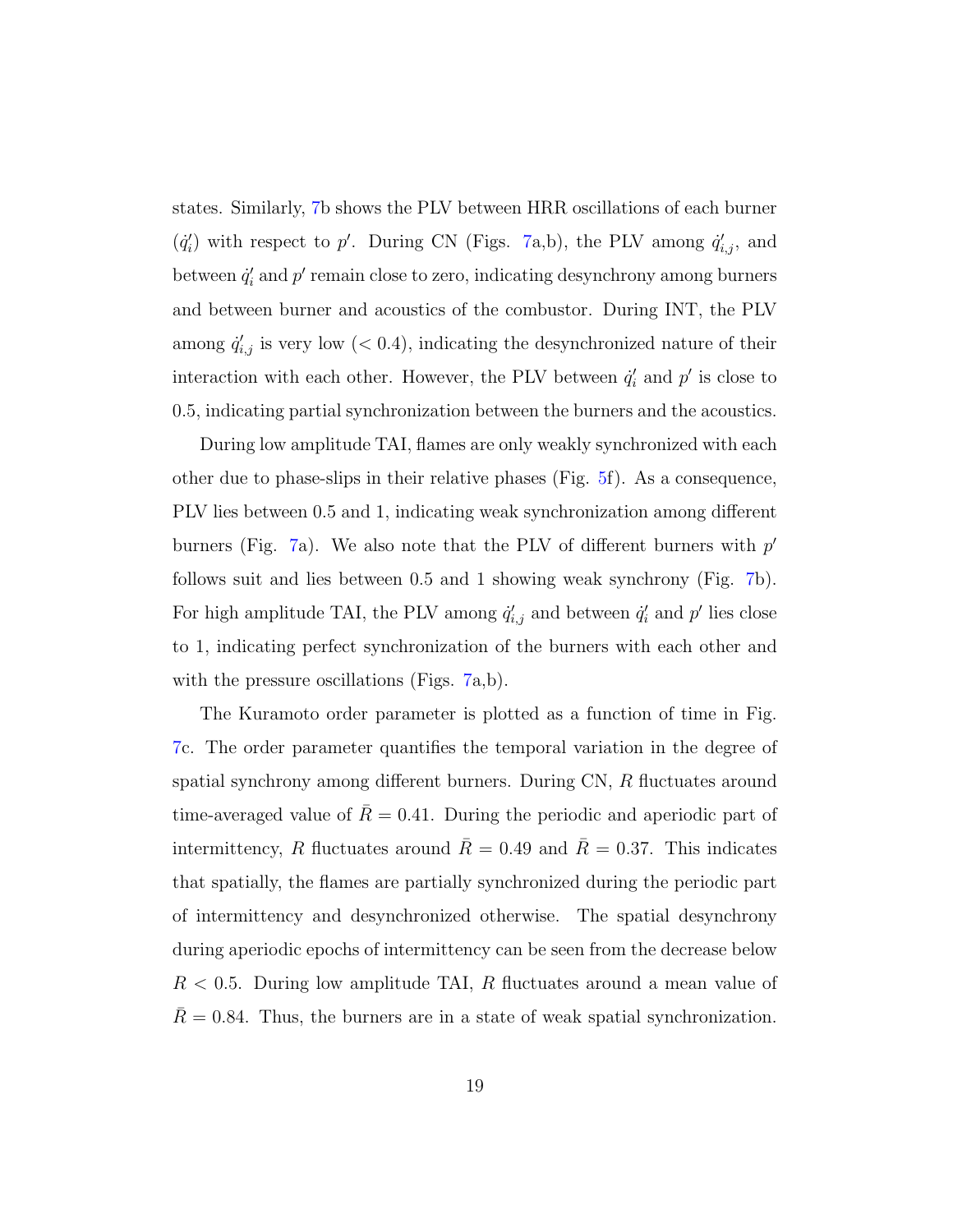Finally, during high amplitude TAI, R fluctuates around a mean value of  $R = 0.97$ , indicating perfect spatial synchronization.

The degree of spatio-temporal synchronization among burners during INT, low amplitude TAI and high amplitude TAI have important implications. During INT, the partial spatial synchronization leads to only partial fulfilment of the Rayleigh criteria as acoustic power sources where flame fluctuations are in-phase with  $p'$  cancel out due to acoustic sinks where flame fluctuations are out-of-phase with  $p'$ . Thus, periodic oscillations are observed in intermittent bursts when a majority of the burners show spatial synchrony during the state of INT. During low amplitude TAI, burners are synchronized to a comparatively larger extent, and only random phase slips cause some burners to desynchronize (Fig. 5f). The phase slips indicate the momentary spatial desynchronization between certain burners and the combustor acoustics and affect the strength of acoustic power sources in the combustor. In contrast, during high amplitude TAI, the perfect synchronization between burners ensures that Rayleigh criteria are satisfied completely with acoustic power sources of significant strength distributed along the annulus and driving the high amplitude TAI.

Finally, we note that the amplitude and phase response of the burners vary even when the flames are subjected to perturbations of similar amplitude during low amplitude longitudinal TAI. Further, the significantly different behaviour during high amplitude TAI is in keeping with the nonlinear dependence of flame response to dissimilar amplitude perturbation.

# 4. Conclusion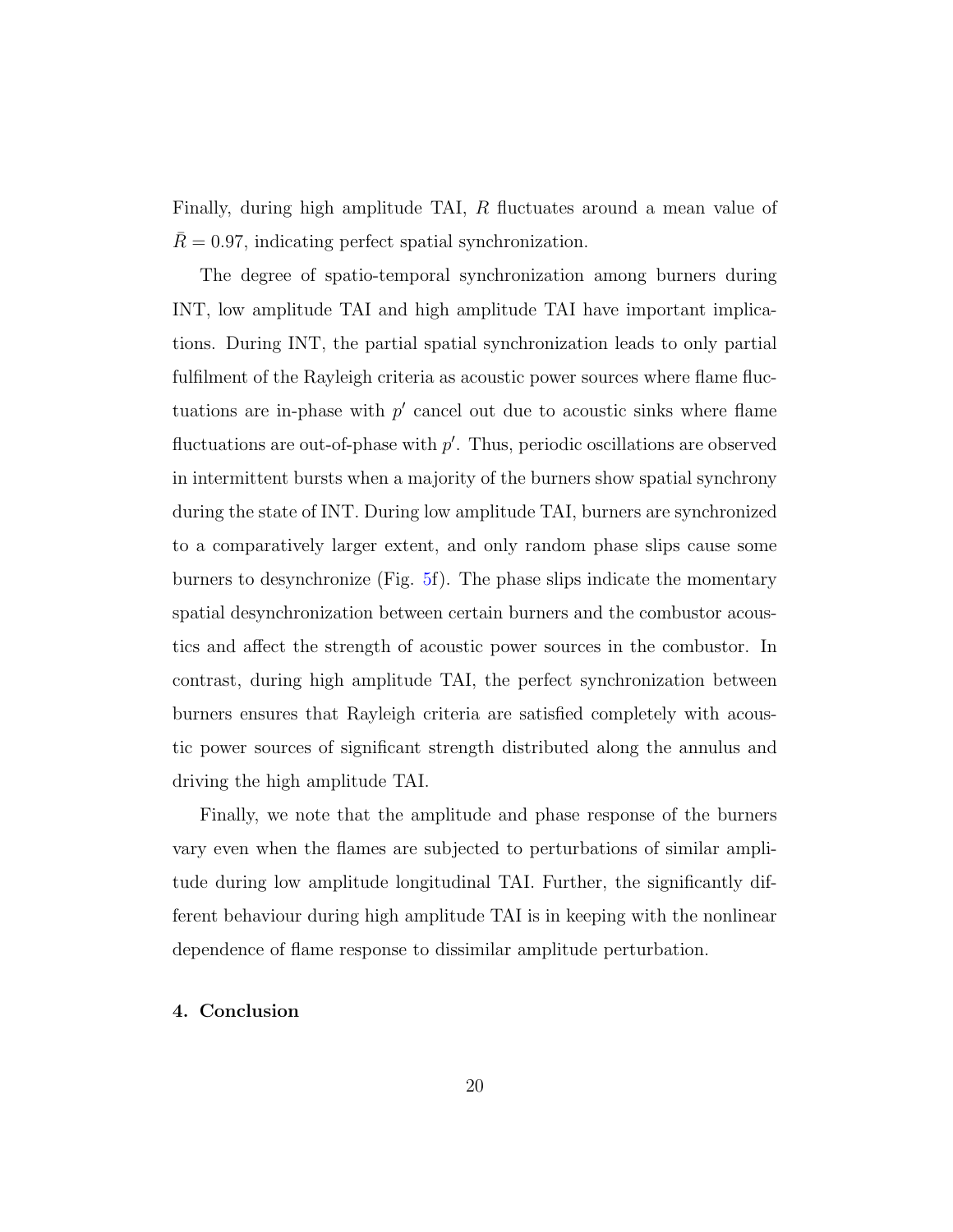In summary, we study the local and global flame dynamics observed during the transition from combustion noise (CN) to longitudinal thermoacoustic instability (TAI) in a sixteen burner swirl-stabilized lab-scale annular combustor. A systematic variation of equivalence ratio leads to the following states of combustor operation: CN, intermittency (INT), low amplitude TAI, and high amplitude TAI. We report the first observation of secondary bifurcation from low amplitude to high amplitude TAI in a turbulent annular burner. We contrast the flame structure observed during the various dynamical states. The flame structure changes from incoherent to well-defined ring-like structure with the flame stabilized along the shear layer during low amplitude TAI. Finally, during high amplitude TAI, intense heat release at the centre of each burner can be observed along the inner recirculation zone at the acoustic maxima.

Finally, we analyze the interactions between neighbouring flames along the annulus. Upon comparing amplitude and phase of HRR response of neighbouring burners, we find different degrees of spatio-temporal synchronization during different dynamical states. We show that even for the case of longitudinal TAI, the flame-flame interactions are non-trivial. In particular, we find a transition from partially synchronized response of the burners during INT to weakly synchronized behavior with sporadic phase slips during low amplitude TAI, followed by perfect synchronization among the burners during high amplitude TAI. We quantify the degree of spatio-temporal synchronization using the phase-locking value and the Kuramoto order parameter. Most importantly, we characterize the nonlinear dependence of the flame response on the dissimilar amplitude perturbations encountered during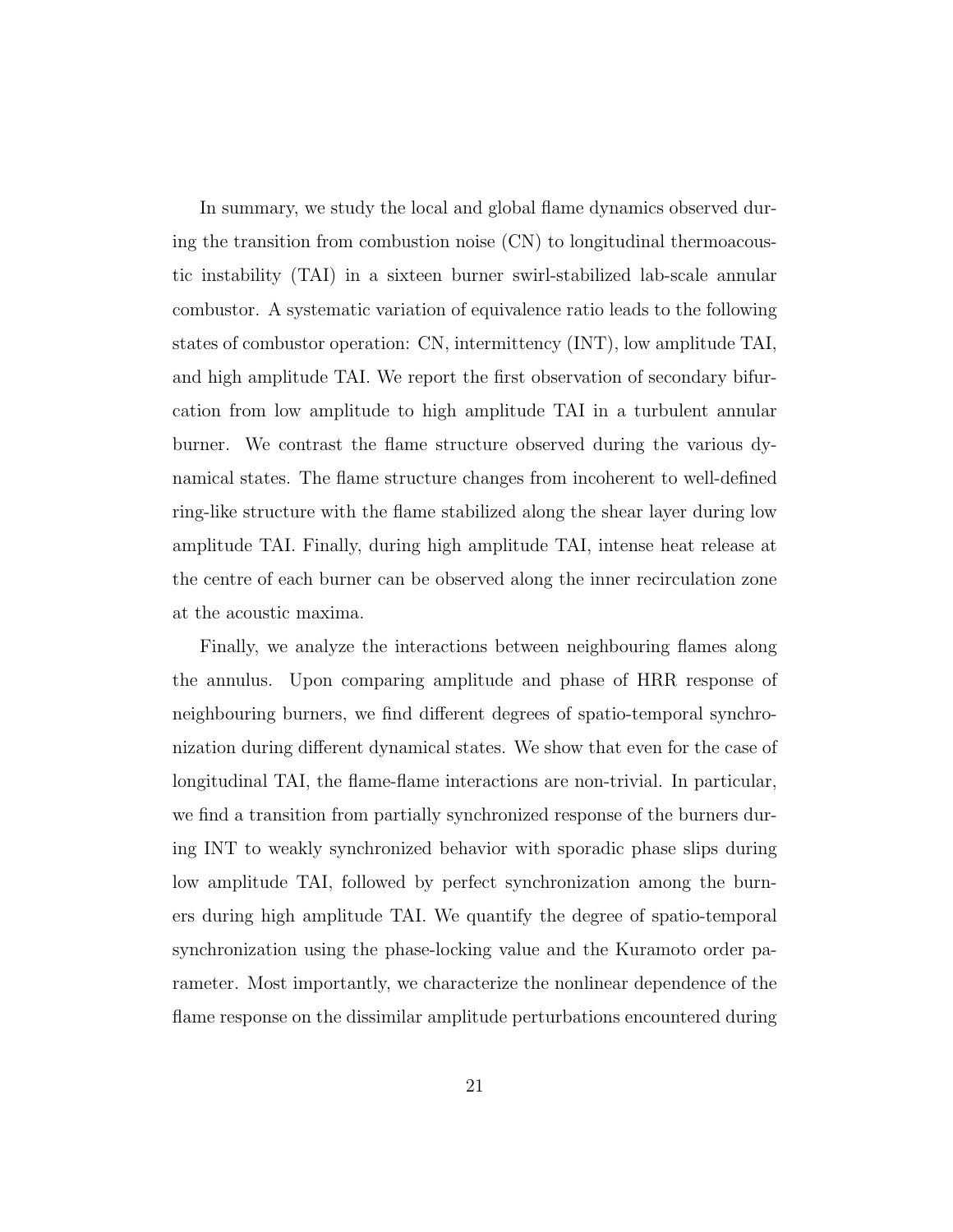low and high amplitude TAI.

## Acknowledgments

We thank Dr. Samadhan A. Pawar, Ms. Krishna Manoj, Ms. Reeja K. V., Mr. Midhun Raghunathan, Mr. S. Thilagaraj, and Mr. Anand for their help during this work. This work was supported by the Office of Naval Research Global (Contract Monitor: Dr R. Kolar) Grant no. N62909-18-1- 2061.

## References

- [1] J. O'Connor, V. Acharya, T. Lieuwen, Transverse combustion instabilities: Acoustic, fluid mechanic, and flame processes, Prog. Energy Combust. Sci. 49 (2015) 1–39.
- [2] S. Candel, D. Durox, T. Schuller, J.-F. Bourgouin, J. P. Moeck, Dynamics of swirling flames, Annu. Rev. Fluid Mech. 46 (2014) 147–173.
- [3] N. A. Worth, J. R. Dawson, Cinematographic OH–PLIF measurements of two interacting turbulent premixed flames with and without acoustic forcing, Combust. Flame 159 (2012) 1109–1126.
- [4] N. A. Worth, J. R. Dawson, Self-excited circumferential instabilities in a model annular gas turbine combustor: Global flame dynamics, Proc. Combust. Inst. 34 (2013) 3127–3134.
- [5] J.-F. Bourgouin, D. Durox, J. P. Moeck, T. Schuller, S. Candel, Selfsustained instabilities in an annular combustor coupled by azimuthal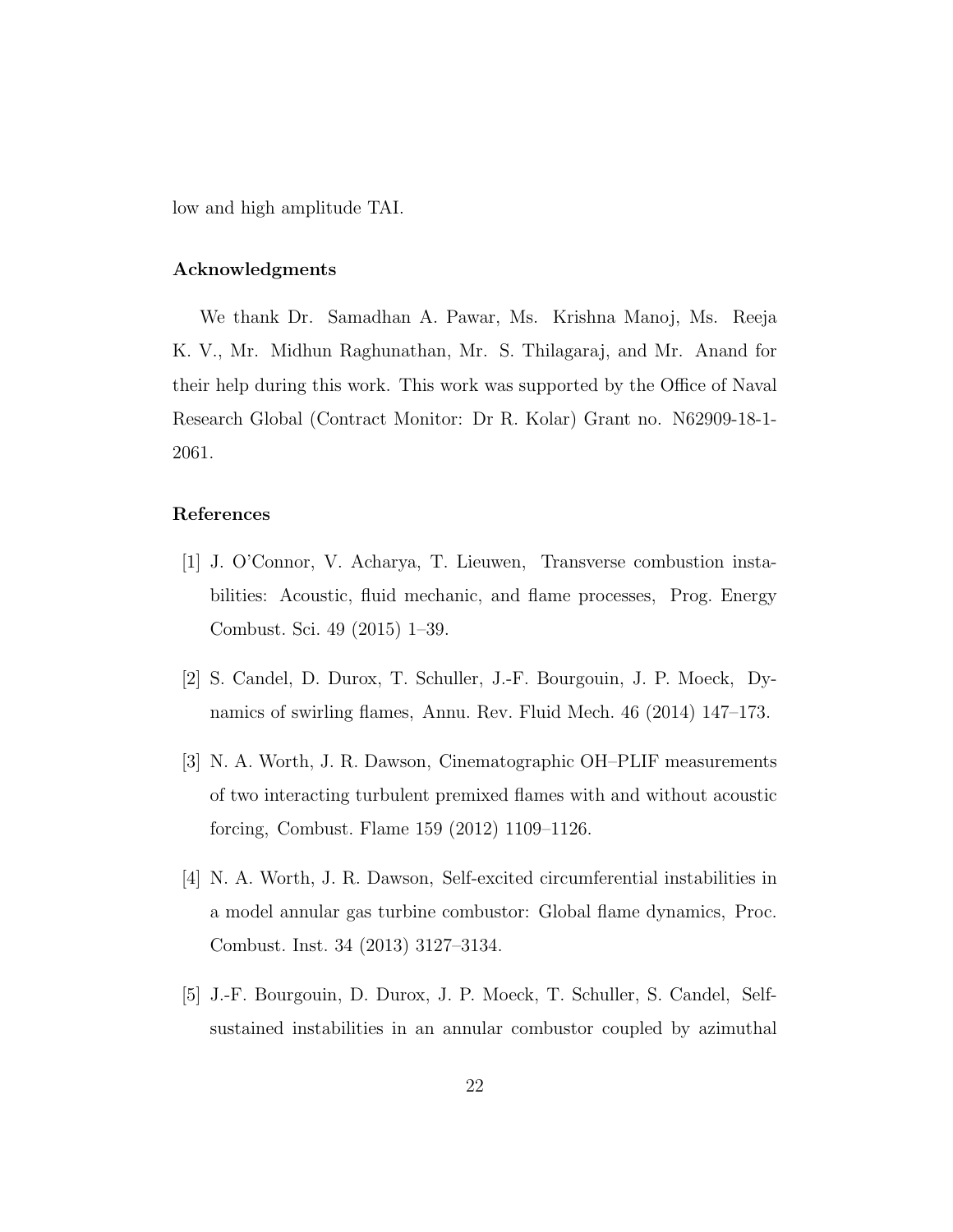and longitudinal acoustic modes, in: ASME Turbo Expo, ASME Digital Collection, 2013.

- [6] R. B. Vishwanath, P. M. Tilak, S. Chaudhuri, An experimental study of interacting swirl flows in a model gas turbine combustor, Expt. Fluids 59 (2018) 38.
- [7] K. Manoj, S. A. Pawar, S. Dange, S. Mondal, R. Sujith, E. Surovyatkina, J. Kurths, Synchronization route to weak chimera in four candle-flame oscillators, Phys. Rev. E 100 (2019) 062204.
- [8] N. A. Worth, J. R. Dawson, Modal dynamics of self-excited azimuthal instabilities in an annular combustion chamber, Combust. Flame 160 (2013) 2476–2489.
- [9] J.-F. Bourgouin, D. Durox, J. P. Moeck, T. Schuller, S. Candel, Characterization and modeling of a spinning thermoacoustic instability in an annular combustor equipped with multiple matrix injectors, J. Engg. Gas Turbines Power 137 (2015) 021503.
- [10] N. Noiray, B. Schuermans, On the dynamic nature of azimuthal thermoacoustic modes in annular gas turbine combustion chambers, Proc. Royal Soc. A 469 (2013) 20120535.
- [11] G. Ghirardo, M. P. Juniper, Azimuthal instabilities in annular combustors: standing and spinning modes, Proc. Royal Soc. A 469 (2013) 20130232.
- [12] K. Prieur, D. Durox, T. Schuller, S. Candel, A hysteresis phenomenon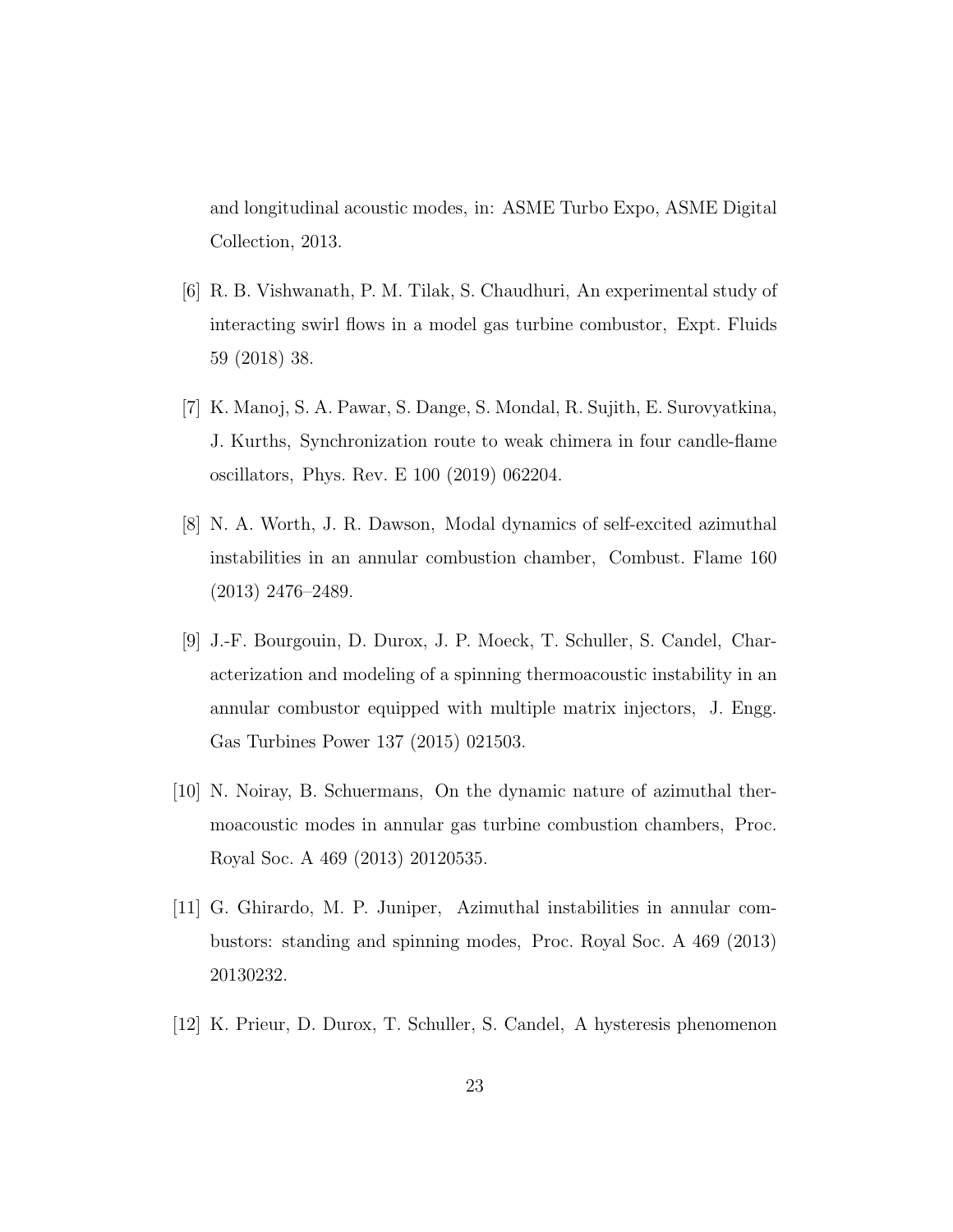leading to spinning or standing azimuthal instabilities in an annular combustor, Combus. Flame 175 (2017) 283–291.

- [13] V. Nair, G. Thampi, R. Sujith, Intermittency route to thermoacoustic instability in turbulent combustors, J. Fluid Mech. 756 (2014) 470–487.
- [14] N. Ananthkrishnan, K. Sudhakar, S. Sudershan, A. Agarwal, Application of secondary bifurcations to large-amplitude limit cycles in mechanical systems, J. Sound Vib. 215 (1998) 183–188.
- [15] S. Singh, A. Roy, K. V. Reeja, A. Nair, S. Chaudhuri, R. I. Sujith, Intermittency, secondary bifurcation and mixed-mode oscillations in a swirlstabilized annular combustor: experiments and modeling, in: ASME Turbo Expo, 2020. Accepted.
- [16] M. Fleifil, A. M. Annaswamy, Z. Ghoneim, A. F. Ghoniem, Response of a laminar premixed flame to flow oscillations: A kinematic model and thermoacoustic instability results, Combust. Flame 106 (1996) 487–510.
- [17] D. Gabor, Theory of communication. part 1: The analysis of information, J. Inst. Electr. Eng. 93 (1946) 429–441.
- [18] A. Pikovsky, J. Kurths, M. Rosenblum, J. Kurths, Synchronization: a universal concept in nonlinear sciences, volume 12, Cambridge university press, 2003.
- [19] S. Mondal, S. Pawar, R. Sujith, Synchronous behaviour of two interacting oscillatory systems undergoing quasiperiodic route to chaos, Chaos 27 (2017) 103119.